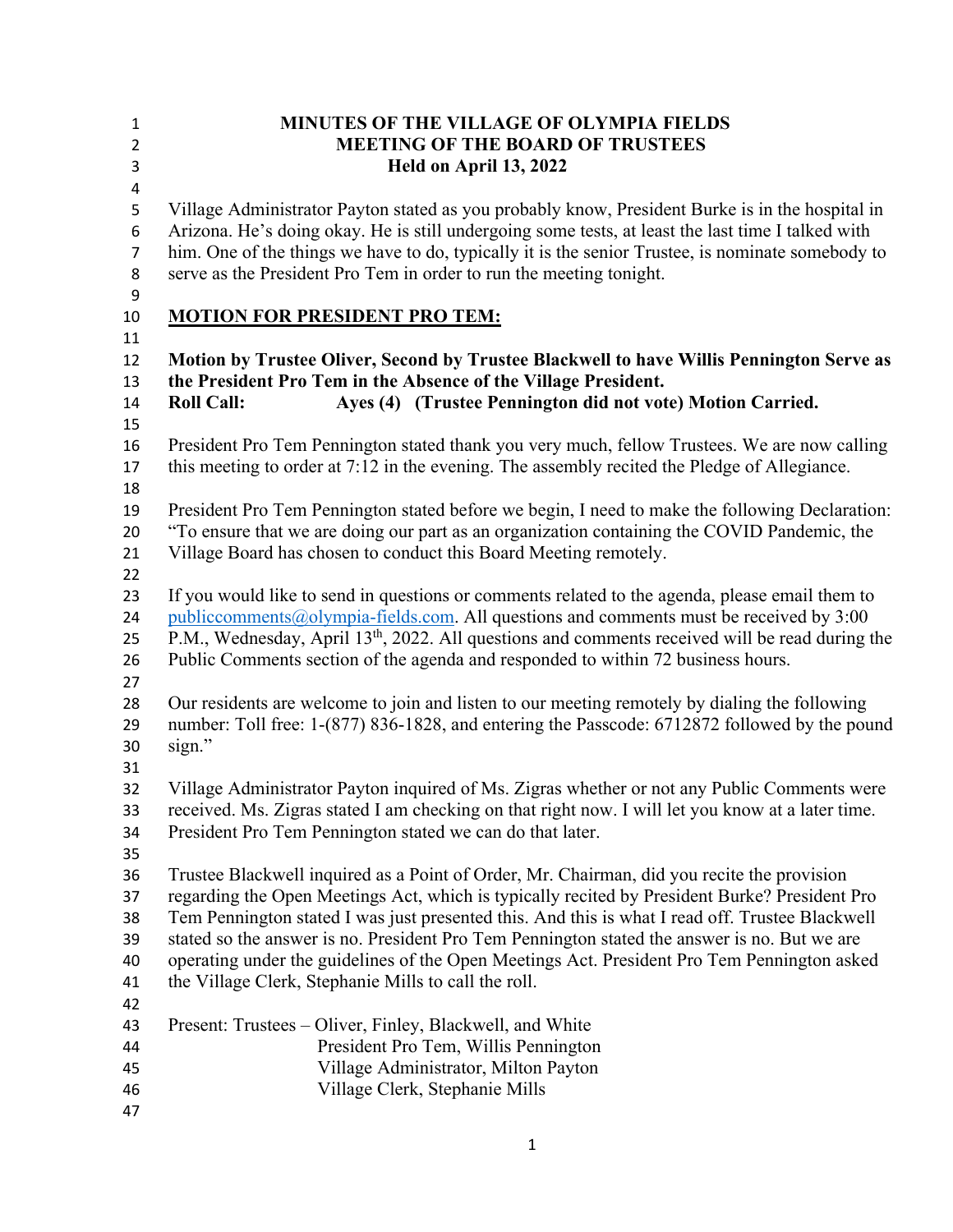| $\mathbf{1}$                                                                                     | Absent: Village President Sterling M. Burke and Trustee Watkins.                                                                                                                                                                                                                                                                                                                                                                                                 |  |  |  |  |
|--------------------------------------------------------------------------------------------------|------------------------------------------------------------------------------------------------------------------------------------------------------------------------------------------------------------------------------------------------------------------------------------------------------------------------------------------------------------------------------------------------------------------------------------------------------------------|--|--|--|--|
| $\overline{2}$<br>$\overline{\mathbf{3}}$<br>$\overline{\mathbf{r}}$<br>5<br>6<br>$\overline{7}$ | Village Clerk Stephanie Mills proceeded with roll call. Present were: Trustee Blackwell, here.<br>Trustee Finley, here; Trustee Watkins, absent. Trustee Oliver, present; Trustee Pennington, here;<br>Trustee White, here. Also present was: Village Administrator Milton Payton; Chief Blasingame;<br>James Landini Public Works Director; Betty Zigras Finance Director, (Telephonically); Faith<br>Stine Court Reporter; and Stephanie Mills, Village Clerk. |  |  |  |  |
| 8                                                                                                |                                                                                                                                                                                                                                                                                                                                                                                                                                                                  |  |  |  |  |
| 9                                                                                                | <b>APPROVAL OF MINUTES:</b>                                                                                                                                                                                                                                                                                                                                                                                                                                      |  |  |  |  |
| 10                                                                                               |                                                                                                                                                                                                                                                                                                                                                                                                                                                                  |  |  |  |  |
| 11                                                                                               | President Pro Tem Pennington stated in your Board Packet we have the Minutes from our March                                                                                                                                                                                                                                                                                                                                                                      |  |  |  |  |
| 12                                                                                               | 16 <sup>th</sup> , 2022, Board Meeting. I'm sure everyone has had a chance to review those Minutes. Are                                                                                                                                                                                                                                                                                                                                                          |  |  |  |  |
| 13                                                                                               | there any questions, and/or corrections to be noted?                                                                                                                                                                                                                                                                                                                                                                                                             |  |  |  |  |
| 14                                                                                               |                                                                                                                                                                                                                                                                                                                                                                                                                                                                  |  |  |  |  |
| 15<br>16                                                                                         | Trustee Oliver stated this is really going to mess up Faith, because she has never had anyone                                                                                                                                                                                                                                                                                                                                                                    |  |  |  |  |
| 17                                                                                               | question her minutes in the last four or five years. On Page 32, Line 20, did Trustee Finley really<br>mean to say that there is a two-box maximum for how many boxes you can take to Park Forest                                                                                                                                                                                                                                                                |  |  |  |  |
| 18                                                                                               | for the shredding? The minutes said a minimum of two boxes. Trustee Finley stated that should                                                                                                                                                                                                                                                                                                                                                                    |  |  |  |  |
| 19                                                                                               | probably be a maximum. Trustee Oliver stated Turo on Page 35, Trustee Pennington indicated                                                                                                                                                                                                                                                                                                                                                                       |  |  |  |  |
| 20                                                                                               | the spelling was T-U-R-R-O. It's actually Turo, one r. Trustee Pennington stated right. Thank                                                                                                                                                                                                                                                                                                                                                                    |  |  |  |  |
| 21                                                                                               | you. Good catch. Trustee Oliver stated a minor issue.                                                                                                                                                                                                                                                                                                                                                                                                            |  |  |  |  |
| 22                                                                                               | Motion by Trustee Oliver, Second by Trustee Finley to Dispense with the Reading of the                                                                                                                                                                                                                                                                                                                                                                           |  |  |  |  |
| 23                                                                                               | Minutes of the March 16 <sup>th</sup> , 2022, Board Meeting; and to Approve the Minutes of the March                                                                                                                                                                                                                                                                                                                                                             |  |  |  |  |
| 24                                                                                               | 16th, 2022, Board Meeting as Amended.                                                                                                                                                                                                                                                                                                                                                                                                                            |  |  |  |  |
| 25                                                                                               | <b>Motion Carried.</b><br>Ayes $(4-0)$<br><b>Roll Call:</b>                                                                                                                                                                                                                                                                                                                                                                                                      |  |  |  |  |
| 26                                                                                               |                                                                                                                                                                                                                                                                                                                                                                                                                                                                  |  |  |  |  |
| 27                                                                                               | Trustee Blackwell stated Point of Order, Chairman Pennington, under the Ordinance you do, in                                                                                                                                                                                                                                                                                                                                                                     |  |  |  |  |
| 28                                                                                               | fact, have a right to vote. Just for your information so you can feel comfortable with that                                                                                                                                                                                                                                                                                                                                                                      |  |  |  |  |
| 29                                                                                               | recommendation, it is found in our Ordinance, Section 2-19. It says: "In the absence of the                                                                                                                                                                                                                                                                                                                                                                      |  |  |  |  |
| 30                                                                                               | President, Acting President, or President Pro Tem, the Board of Trustees may elect a Trustee to                                                                                                                                                                                                                                                                                                                                                                  |  |  |  |  |
| 31                                                                                               | act as a temporary Chairman. He shall have only the powers of a presiding officer, and a right to                                                                                                                                                                                                                                                                                                                                                                |  |  |  |  |
| 32                                                                                               | vote in his capacity as Trustee on any Ordinance, Resolution, or Motion."                                                                                                                                                                                                                                                                                                                                                                                        |  |  |  |  |
| 33                                                                                               |                                                                                                                                                                                                                                                                                                                                                                                                                                                                  |  |  |  |  |
| 34                                                                                               | President Pro Tem Pennington stated thank you, Trustee Blackwell. I vote yeah.                                                                                                                                                                                                                                                                                                                                                                                   |  |  |  |  |
| 35                                                                                               | <b>Motion Carried.</b><br>Ayes $(5-0)$<br><b>Roll Call:</b>                                                                                                                                                                                                                                                                                                                                                                                                      |  |  |  |  |
| 36                                                                                               |                                                                                                                                                                                                                                                                                                                                                                                                                                                                  |  |  |  |  |
| 37                                                                                               | <b>BILLS FOR APPROVAL:</b>                                                                                                                                                                                                                                                                                                                                                                                                                                       |  |  |  |  |
| 38                                                                                               |                                                                                                                                                                                                                                                                                                                                                                                                                                                                  |  |  |  |  |
| 39                                                                                               | President Pro Tem Pennington stated next on our agenda is the April Bills for Approval in the                                                                                                                                                                                                                                                                                                                                                                    |  |  |  |  |
| 40                                                                                               | amount of \$332,170.78. In your packet you have a Memorandum outlining the more salient                                                                                                                                                                                                                                                                                                                                                                          |  |  |  |  |
| 41                                                                                               | expenditures for the month of April. Do you have any questions and/or comments relative to the                                                                                                                                                                                                                                                                                                                                                                   |  |  |  |  |
| 42                                                                                               | April Bills for Approval?                                                                                                                                                                                                                                                                                                                                                                                                                                        |  |  |  |  |
| 43                                                                                               | Motion by Trustee Blackwell, Second by Trustee White to Approve the Payment of Bills                                                                                                                                                                                                                                                                                                                                                                             |  |  |  |  |
| 44                                                                                               | for April 2022, in the Total Amount of \$332,170.78.                                                                                                                                                                                                                                                                                                                                                                                                             |  |  |  |  |
| 45                                                                                               | <b>Motion Carried.</b><br><b>Roll Call:</b><br>Ayes $(5-0)$                                                                                                                                                                                                                                                                                                                                                                                                      |  |  |  |  |
| 46                                                                                               |                                                                                                                                                                                                                                                                                                                                                                                                                                                                  |  |  |  |  |
| 47                                                                                               |                                                                                                                                                                                                                                                                                                                                                                                                                                                                  |  |  |  |  |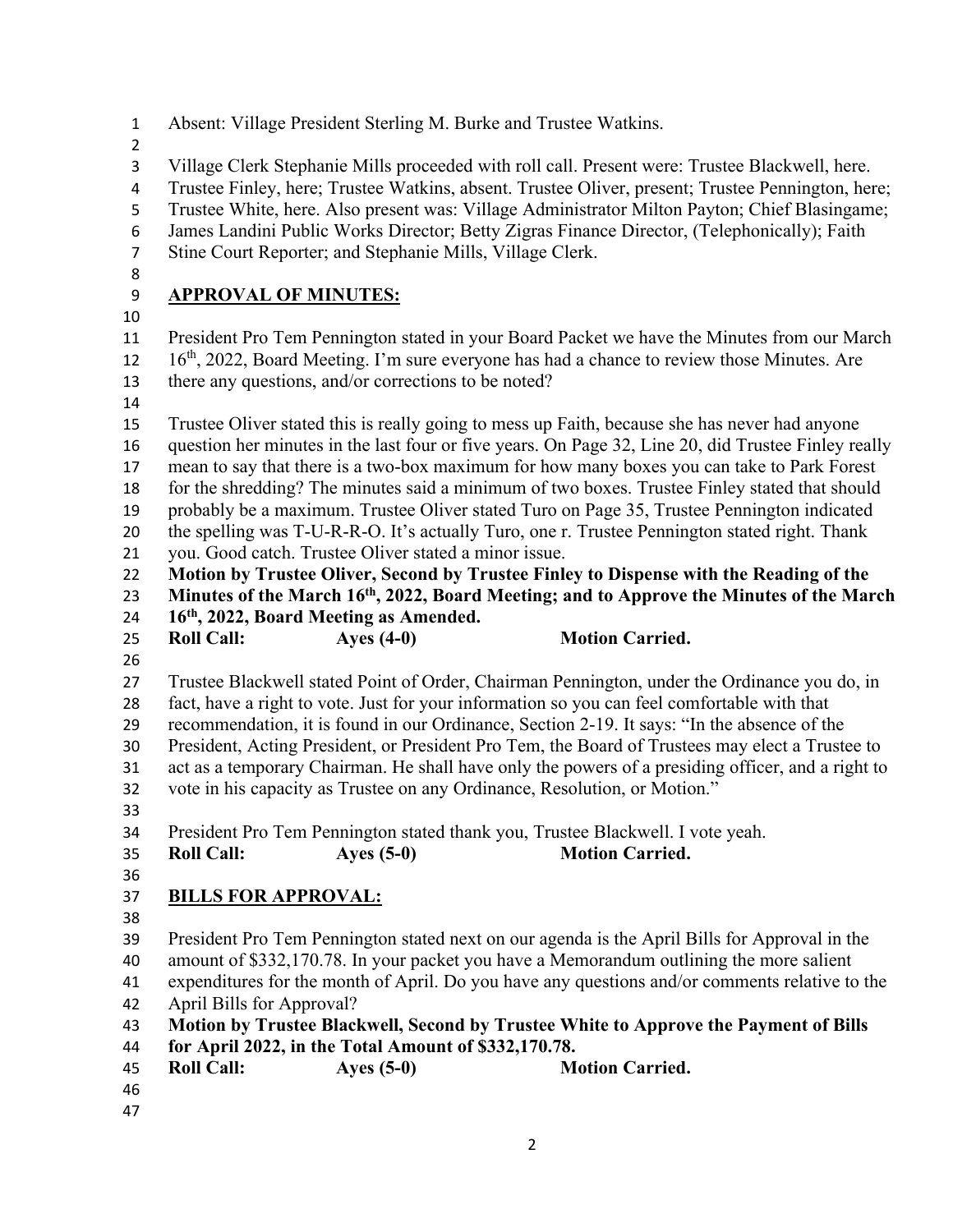#### **ADMINISTRATION REPORTS:**

### **REPORT OF THE VILLAGE PRESIDENT:**

 President Pro Tem Pennington stated I did speak to Stoney prior to coming to the meeting this evening. He is out of the hospital. He is resting comfortably at home in Arizona. He anticipates returning to the Olympia Fields area later this week. Apparently, it was not as serious as everyone initially thought. But it's best to be safe and go in for the proper treatments and overview to make sure that everything is okay. That's good to know. He is recovering well, and anticipates returning to Olympia Fields later this week. President Pro Tem Pennington stated he did not give me any other items to discuss. I will pass it down to our Village Administrator Milton Payment for his remarks. **REPORT OF THE VILLAGE ADMINISTRATOR:**  Village Administrator Payton stated my report starts out with the letters NKOTB, that's the new style today. That's New Kid on the Block. That's me. I want to go down the list of the things that we have been working on. **IRMA – Intergovernmental Risk Management Association –** Village Administrator Payton stated the first item is IRMA, the Intergovernmental Risk Management Association. I've been appointed, as you know, to the Board there as a representative for the Village of Olympia Fields. We were being cited for lack of participation. We are now fully participating with IRMA. In fact, our Public Works Director, Jim Landini, and our Police Chief, Chief Blasingame, both participated in Steering Committees with them, which gets you a lot of points with them also. I have gone through three orientation seminars with them. I will be joining one of the Committees. They asked me to join the IT Committee. I have limited background. I will probably be joining one of the other Committees. We have also applied for grants from IRMA. Our police chief mentioned the last time that we are seeking to get certified. They will pay for half of the cost of the grant application. I've been doing a lot of research related to COVID and the resources that they have. I have passed onto our Public Works Director the guidelines that they have for snowplow drivers as well. **South Suburban Mayors and Managers Association –** Village Administrator Payton stated the South Suburban Mayors and Managers Association, we have not been participating in that. Betty Zigras and myself had participated in the Finance Directors Meeting. I will be meeting with the Director tomorrow to go over our participation, and role, and the resources. They are supposed to be sending me some information on salary surveys as well on some work that they've done. 

- **South Suburban Land Bank** Village Administrator Payton stated we are also involved now
- with the South Suburban Land Bank. Betty Zigras and I participated in a conference call with
- their relatively new Director. We will be getting together with them on some other issues related
- to the Land Bank and some of the property that they own.
-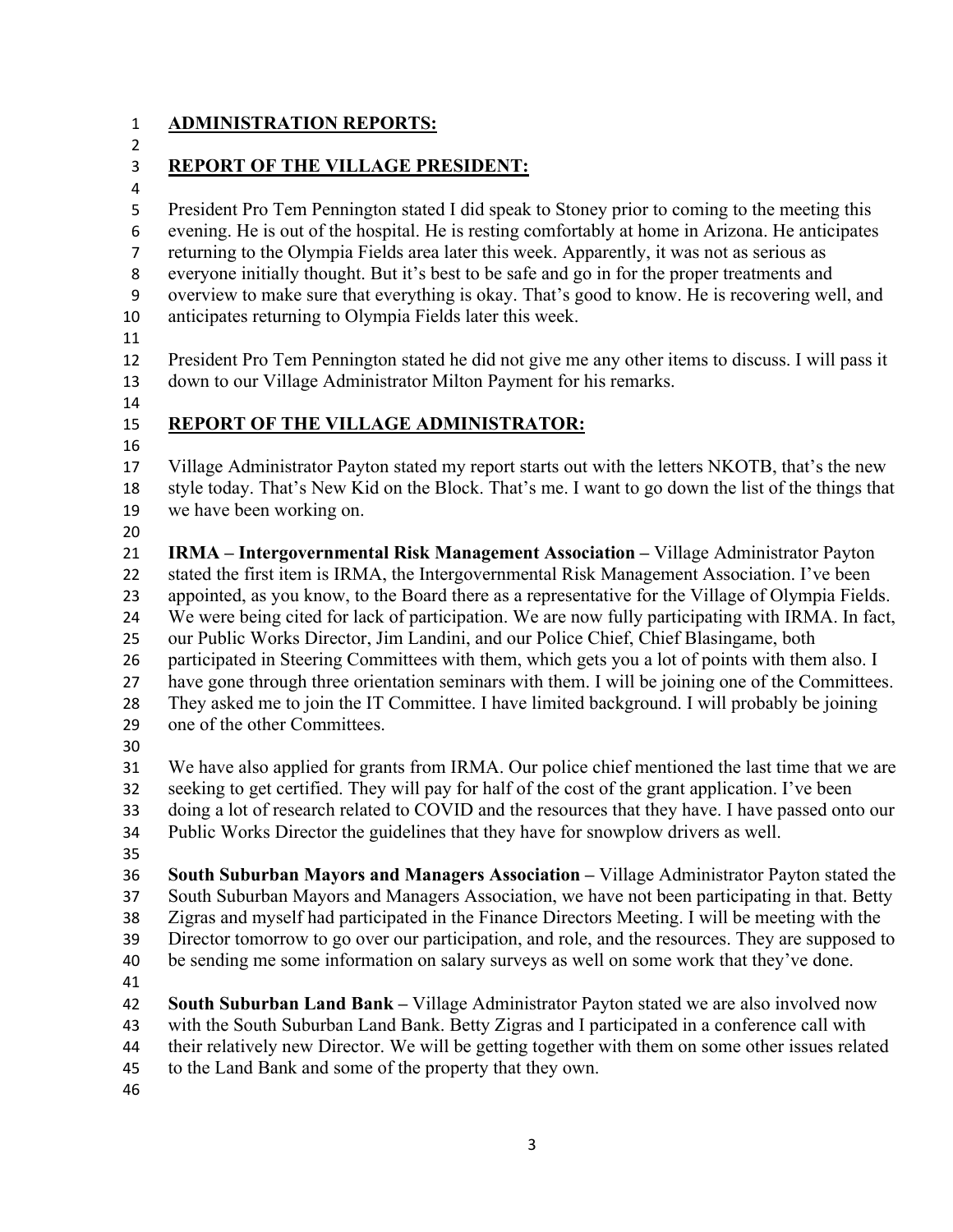**Regional Water Supply –** Village Administrator Payton stated the Regional Water Supply, we discussed this a little bit in our Budget Workshop. Betty Zigras and myself have attended their quarterly meeting. She is really a champion in that area. She really knows her stuff. We are working to renew the contract with them and coordinating our participation with a couple of other communities. **School District 227 -** Village Administrator Payton stated I met with School District 227. I will be talking to Trustee White about some ideas that I have. I was very impressed with what they are doing there. It exceeded my expectations quite frankly. They were ahead on some of the ideas that I was going to propose to them. **Executive Assistant –** Village Administrator Payton stated we are still in the process of hiring an Executive Assistant which has held some things back. We have agreed on how we are going to proceed. We are working with GOV HR on finding someone. **HOA Presidents –** Village Administrator Payton stated I have talked to a couple of the Homeowners Association Presidents. As I get a little bit more time here, I hope to get more involved with some of the community in learning the roles, and the desires that the Homeowners Association and their members play. **Budget Workshop –** Village Administrator Payton stated as you are aware, we had our Budget Workshop this last Saturday. I thought we had an excellent budget meeting. A lot of good things came out of that. **Economic Development -** Village Administrator Payton stated I am also working on pursuing a number of economic development opportunities. We are going to be meeting with somebody on Friday. He stated that Shawn Michelle's Homemade Ice Cream is getting closer to a realization also. We have another one that's very interested and in the process of signing a lease. **Concentric –** Village Administrator Payton stated we've also been working with Concentric to try to straighten out some of our issues related to our computers and our fax machine related to the police department. We are going to try to get a little bit more educated and go to e-fax instead of the traditional fax machine. **In-Time –** Village Administrator Payton stated In-Time, which is the module for the police department for scheduling, we have provided them with the data that they needed to help structure the program that they are going to be using. The Chief provided that information. **Economic Development Commission –** Village Administrator Payton stated I have been working with the Economic Development Commission. We are going to be meeting again tomorrow on focusing our efforts and priorities. I had an extensive meeting with them beforehand. We are going to be focusing a little bit more on how we are going to approach some things. **TIF Joint Review Board –** Village Administrator Payton stated I was a member of the TIF Joint Review Board. I was volunteered to be President of that. We met last week. We will be meeting 47 again on April 29<sup>th</sup> to approve the TIF. They are going to go back to their boards to discuss the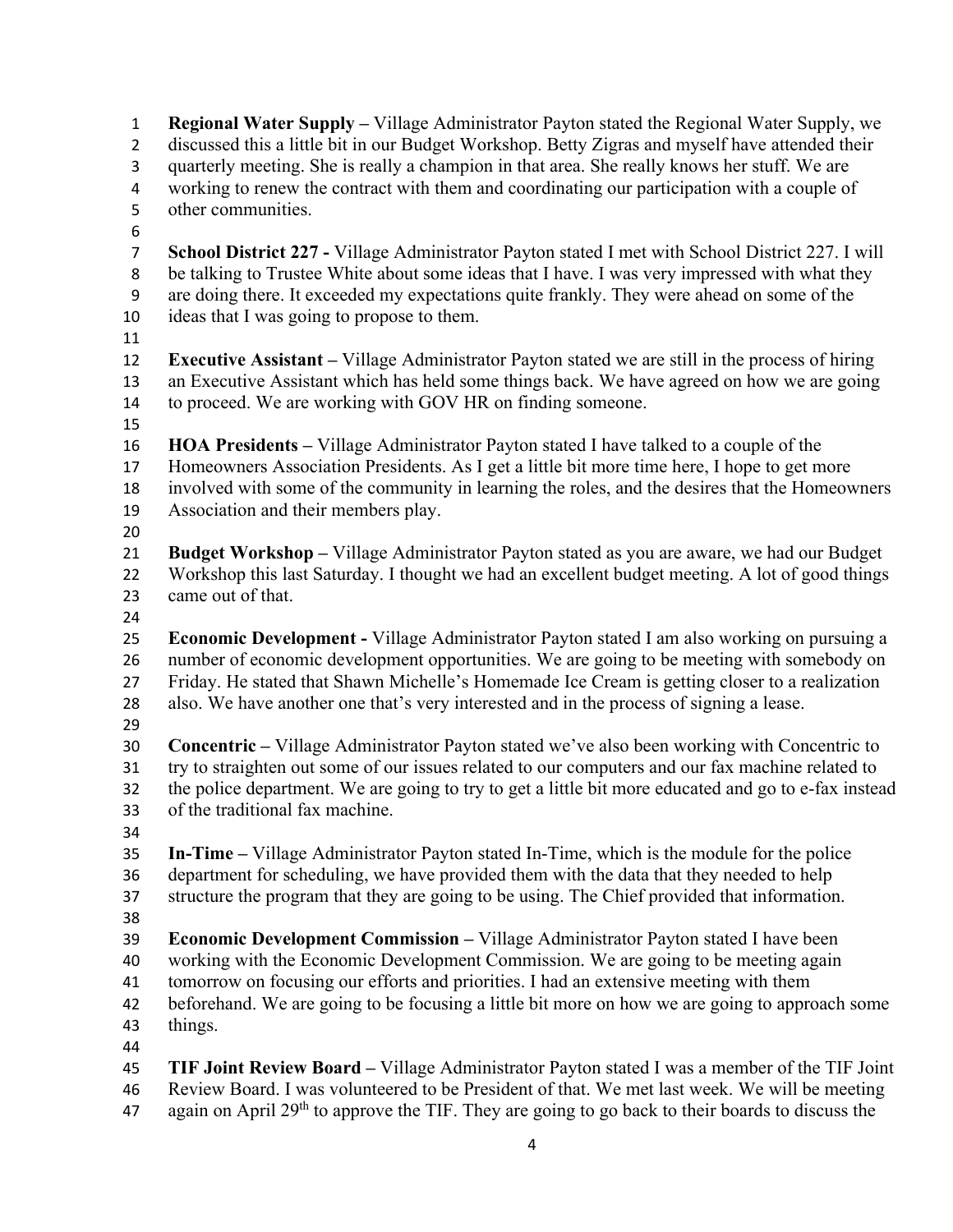information that they were provided for the Vollmer Governors TIF, and review it with their boards. We have scheduled the follow-up meeting with that. President Pro Tem Pennington inquired of Village Administrator Payton who is involved in that? Village Administrator Payton stated all the taxing bodies. We elected Drella Savage as the public member representing the Village. Charles Durley from Arcadia sat in on that meeting as well. **Water Billing –** Village Administrator Payton stated I am in the process of reviewing the processes that relate to our water billing. We had some issues. We are making some transition. We want to make sure when we go to the new ERP Module for water billing that it is pristine. We are talking about rewriting the process to make sure that we have a little bit more accuracy there. **Union Negotiations -** Village Administrator Payton stated I am also in the process of preparing for Union Negotiations with the police department for the Police Clerks Union. **Meetings with Employees -** Village Administrator Payton stated probably the most important meetings I have been having are with our most precious resource which is our employees. I have met with about half of the employees on a pretty much one-on-one basis, except for maybe Public Works. I'm going to be going to the police department side of the building and talking to each one of them on an individual basis. I don't want to have just a casual meeting. So, I have a sit down, half hour to an hour with the employees, so I can ask questions and they can share with me their concerns and any questions that they may have as well. Trustee Oliver stated you've been busy. Trustee Blackwell stated good job. President Pro Tem Pennington inquired of Village Administrator Payton with regard to the economic development meetings that you are having this week, are you going to also include members of the Commission like Michael? Village Administrator Payton stated the meeting is with Michael and Trinette. They requested the meeting. I met with them over three hours before. They had to cancel the last EDC Meeting. Now, we are moving to focus. A lot of things in the hopper. Trustee Oliver inquired of Village Administrator Payton who rolled out the red carpet for you when you visited Rich 227? Village Administrator Payton stated Joe Thomas himself came and took me around personally. He and his Business Manager. I was pretty impressed. They've started the International Baccalaureate Program and are paying for the International Baccalaureate Program for the feeder schools. The more I looked at it, I'm saying, if you want to have a good meal, you need to have good ingredients. While we place all the blame on the high school for the problems they're having, they're just a representative of what came into the school. That had to be addressed also. I was very impressed that they had demonstrated that initiative. They are actually paying for the International Baccalaureate Program, and hope to be certified at one of the schools sometime later this year. The International Baccalaureate Program for your information, is a system where you can get certified. It's what they call a "Pre-Socratic Method of Teaching," which asks a lot of questions. It's multi-grade level also. There are some principles that you have to abide by. The school in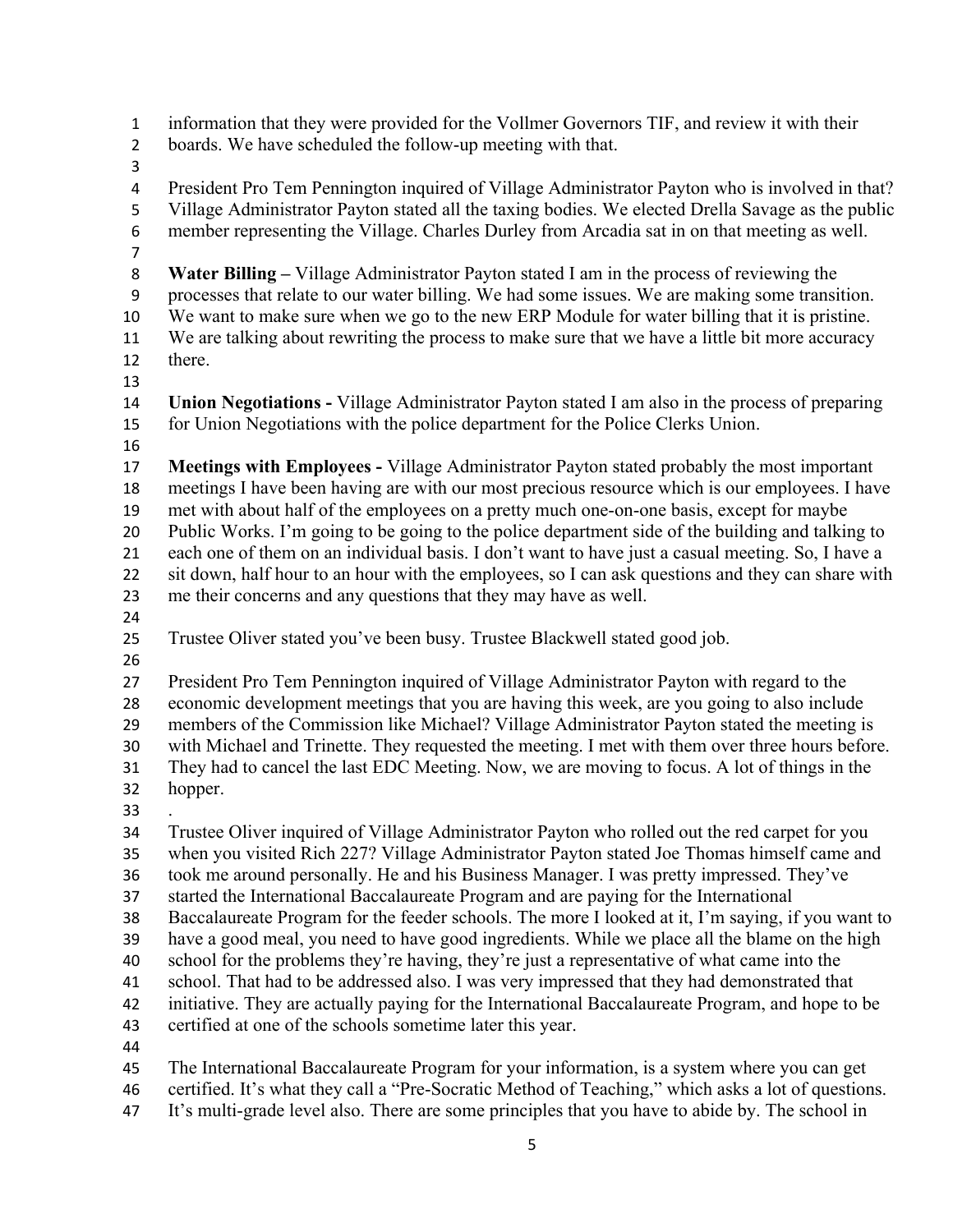University Park, Deer Creek Elementary School, which is now "Coretta Scott King Magnet School," was the first elementary school that was certified in the State of Illinois as an International Baccalaureate Grade School. They went from being the worst school in the district, to one of the top elementary schools in the whole State of Illinois. Trustee Blackwell stated that's great. Village Administrator Payton stated I spoke about this in some of the interviews when I was interviewing for the job, was that the International Baccalaureate Program was one of the methods that can be used to improve the high school. But we have another school here also. And the other feeder schools need to be all in line. They have a preschool daycare right there in the building that the students can use. The faculty can use. And more importantly, the community can use. The thing that we found in University Park when we initiated what is called "Lincoln Baldridge Initiative" which is a total quality management approach to education, was that the kids coming into the school district were so far behind that they would never catch up if you didn't get them up to speed by the second or third grade. If you are wondering why the high school is having so many problems, that's because they are trying to deal with what they have been dealt. We have to do more to try to help that effort. President Pro Tem Pennington stated that's excellent. That's viable information that you presented to us. **DEPARTMENT HEAD REPORTS:** 

#### **Betty Zigras – Finance Director**

**Resolution #2022-05 –** A Resolution Authorizing Execution of a Promissory Note and

Approving the Eighth Distribution of Tax Increment Funds (Lincoln-Western TIF District/Wal-

Mart Economic Incentive Agreement) – Ms. Zigras stated before you we have Resolution #2022-

- 27 05. It is a Resolution Authorizing Execution of a Promissory Note and Approving the Eighth Distribution of Tax Increment Funds (Lincoln-Western TIF District for the Wal-Mart Economic
- Incentive Agreement.
- 

 Ms. Zigras stated in your Board Packet, the title page of the Resolution is incorrectly titled as the "Sixth Distribution." We will change that. It is the "Eighth Distribution." This Resolution is

required per the agreement that we have to reimburse Wal-Mart with 90% of the taxes paid to the

TIF District. This eighth payment represents 90% of the taxes received in the TIF District from

Wal-Mart for the first installment of the 2021 tax year. Wal-Mart paid their first installment in

March of 2022. They paid \$816,840.00 with their tax bill, their first installment. Of those funds,

\$607,483.00 went into the TIF District, the Lincoln and Western TIF. From that \$607,483.00, the

TIF is required to distribute 90% of that back to Wal-Mart, which is \$546,735.51. This

- Resolution is to make that payment to Wal-Mart of \$546,735.51.
- 

President Pro Tem Pennington stated this is something that we have done yearly since the

inauguration of Wal-Mart here in the Village of Olympia Fields.

- Trustee Blackwell stated I am trying to better understand the terms of this particular TIF. I think
- it is fairly certain that under the original agreement we are required to reimburse Wal-Mart at the
- rate of 90% of their real estate taxes that they would otherwise be liable to pay. It is my
- understanding that they pay that in and we receive that, and we reimburse them.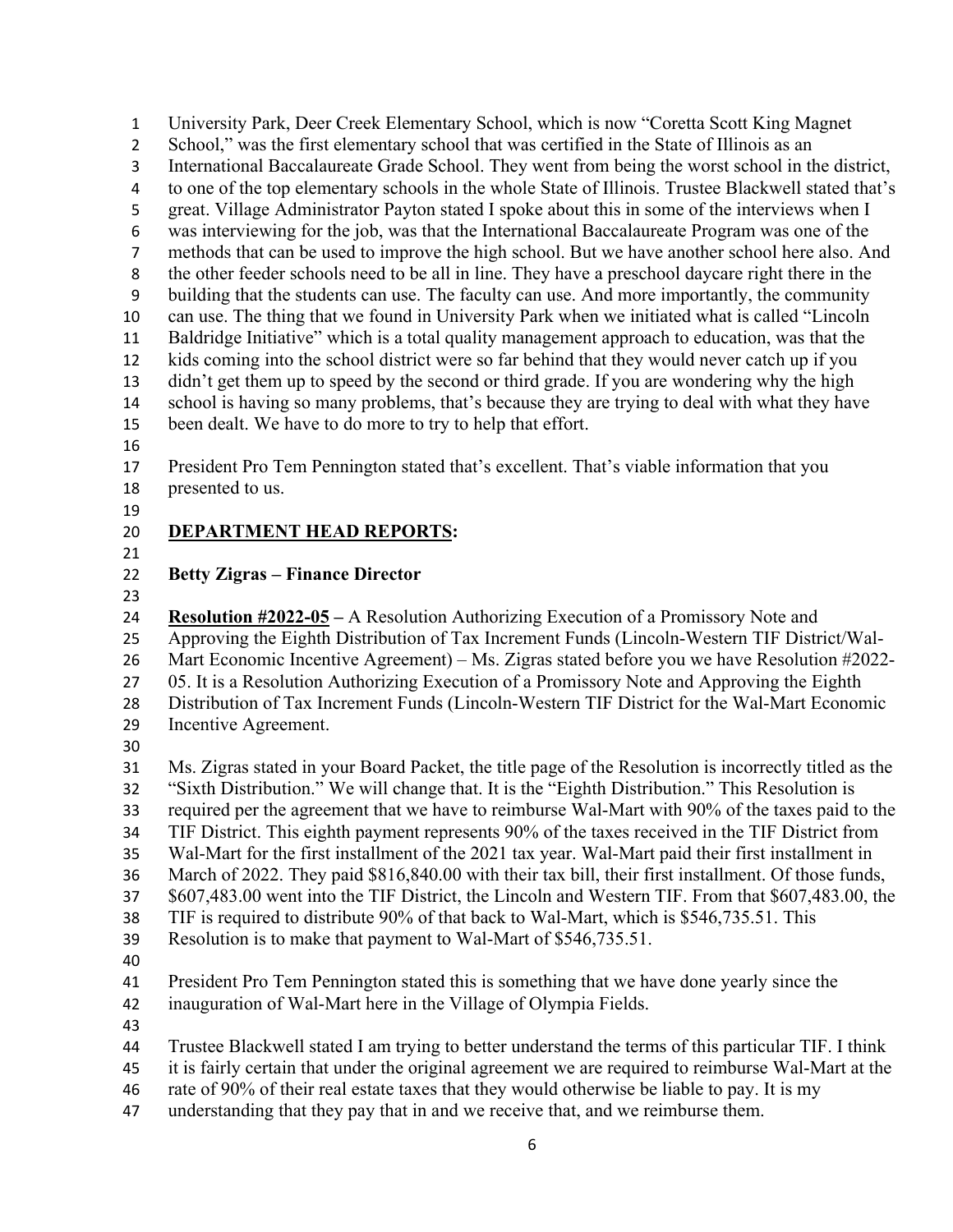Ms. Zigras stated they paid their first installment for tax year 2021. We know the tax year first 2 installment is really 55% of your total tax bill. That 55% equated to \$816,840.00. That's what Wal-Mart paid. Of that \$816,840.00, \$607,483.00 went into the TIF District. The difference, approximately \$200,000.00 went to the other taxing bodies. That's what we call the "Base." That was their base. The difference between the \$816,840.00 and the \$607,483.00, a portion of that went to Olympia Fields, the School Districts, et cetera. From that \$607,483.00, the TIF has to give back to Wal-Mart 90% of that, which equates to \$546,735.00. Twice a year Wal-Mart makes a tax payment which everyone does. We reimburse them back 90% of what goes into the TIF. Their portion of the TIF. We have other businesses that also pay for the TIF. We reimburse Wal-Mart their portion that goes into the TIF. Trustee Blackwell inquired of Ms. Zigras whether or not this amount is for half of the tax year? Ms. Zigras stated correct. It is only the first installment. Trustee Blackwell stated that is normally 14 prorated at 55%. Over the course of an entire year, how much goes into the TIF, about twice as much as we see here? Ms. Zigras stated their property tax bill last year was \$1.4 million, of which, \$1,104,000.00 went into the TIF. We reimbursed them 90% of that. Last year, \$994,000.00 was reimbursed back to Wal-Mart. Trustee Blackwell inquired of Ms. Zigras, the part that doesn't go into the TIF, and that we don't give back to them, where does that other money go? Where is this money going that is left? Ms. Zigras stated I'm sorry, I didn't hear you. Trustee Blackwell stated we are reimbursing Wal-Mart at 90% of what goes into the TIF. Ms. Zigras stated what they pay into the TIF, correct. Trustee 23 Blackwell stated what I am trying to understand is, within the taxable amount that they pay in, x amount goes into the TIF. What happens to the other portion? Do we keep a certain portion? There's some money out there that I don't know where it is going. Ms. Zigras stated last year we received \$42,000.00. The School Districts received \$286,000.00. Our Park District received 27 \$18,000.00. There are other taxing bodies on their tax bill. When the TIF was created there was a base. Before Wal-Mart was built, there was a EAV let's say, on this property. That's what's considered the base. Those taxing bodies still received their funds as if Wal-Mart wasn't built. So, what it was before Wal-Mart they are still getting. Any increase, what we call "increment" is going to the TIF District. Trustee Blackwell stated we get approximately \$42,000.00 a year. Ms. Zigras stated for the 2020 tax year the Village itself received \$42,000.00. Village Administrator Payton stated plus the sales tax.

 Trustee White inquired of Ms. Zigras whether or not she has a number, or a general number. You said that \$42,000.00 was for 2020. Do you have a rough number for what the attributed sales tax was from Wal-Mart for that same period? Ms. Zigras stated under the State of Illinois Reciprocal Agreement, we are not allowed to disclose that information. I do receive that information, but I am not allowed to disclose. So, what I always refer to, to give an indication is where was our property tax revenue back in 2016 before Wal-Mart opened and where is it now. Other than Wal- Mart, we haven't seen any other big changes since 2016. We had some small restaurants or eateries open, but nothing as significant as a Wal-Mart. So, we can see that the difference between what we were generating in sales tax revenue in 2016 to what we are generating now, that difference can be attributed you can say it could be Wal-Mart. That's different. We just saw our sales tax revenue projected at \$1.4 million. If I pull up the budget document, I can see in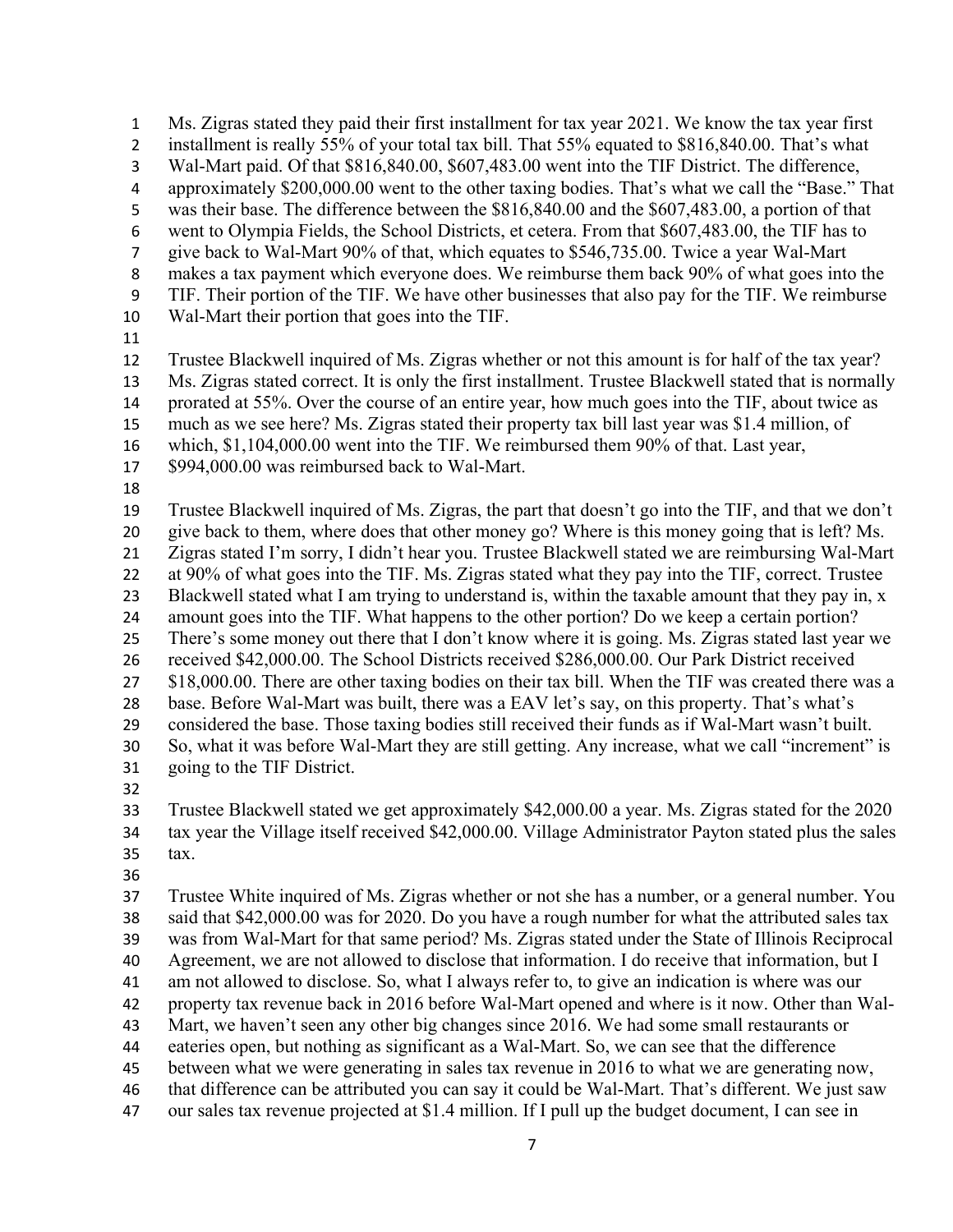2016, I believe sales tax revenue was roughly \$600,000.00 to \$700,000.00. Trustee White stated duly noted.

 Ms. Zigras stated that's your sales tax revenue. Then we have what is called "Non-Home Rule Sales Tax, which is about \$800,000.00 a year budgeted for in 2023. Again, the majority of that we can estimate how much of that would be Wal-Mart. Food and drug do not generate Non- Home Rule Sales Tax. It is only on prepared food and other goods outside of groceries and drugs. Trustee Blackwell inquired of Ms. Zigras what is the term of this TIF? Is this in perpetuity? Ms.

 Zigras stated the TIF was created in December of 2014. Our TIF has 23 years. It would expire in 2037. My calculations of when we would have this paid back, because there is interest that is

generated and calculated on this, I estimate 23 years from 2014 would be a 2037 expiration date.

- We should have this paid roughly by 2030, 2031. President Pro Tem Pennington stated that's
- good. Trustee Blackwell stated thank you.
- 

President Pro Tem Pennington stated it's important to note that these figures do not touch our

General Fund. It's all held within the body of the TIF. Ms. Zigras stated even with the

reimbursement, the TIF Fund still has over \$1,000,000.00 in it, which are funds that can be used

for economic development for the South side of Lincoln Highway and what we call "Olympia

- Corners."
- 

Trustee Finley stated you say that this arrangement sunsets in 23 years. However, can Wal-Mart

leave before then without owing? Ms. Zigras stated yes. Wal-Mart could leave before 2037. The

Economic Incentive Agreement is that we only pay on taxes that we receive. Obviously, if they

leave, they are not paying any taxes and we won't be receiving any property taxes, so we don't

- have that obligation to pay. Trustee Finley stated thank you.
- 

President Pro Tem Pennington stated I will now read the Resolution for vote. Resolution No.

2022-06, A Resolution Authorizing Execution of a Promissory Note and Approving the Eighth

Distribution of Tax Increment Funds (Lincoln-Western TIF District/Wal-Mart Economic

Incentive Agreement). Trustee Oliver stated I so move, but it is Resolution No. 2022-05. Trustee

Pennington stated I thought it was 06. Trustee Oliver stated our agenda says "05." Trustee

Blackwell stated it's the eighth payment, but it's incorrectly headed in the Resolution itself as the

Sixth Distribution. She indicated that she would, in fact, change it to the Eighth. But the

particular Resolution, I believe, is still 2022-05. President Pro Tem Pennington stated very good.

Very good. I stand corrected.

**Motion by Trustee Oliver, Second by Trustee Finley to Accept Resolution No. 2022-05 - A** 

**Resolution Authorizing Execution of a Promissory Note and Approving the Eighth** 

**Distribution of Tax Increment Funds (Lincoln-Western TIF District/Wal-Mart Economic** 

**Incentive Agreement) as Amended.** 

**Roll Call: Ayes (5-0) Motion Carried.** 

- **Derrick Blasingame Chief of Police**
- 

**New Axon Enterprise Updated Body Cameras and Tasers -** Chief Blasingame stated I have

47 three things. The new tasers and the new cameras that we ordered they are in completely. We are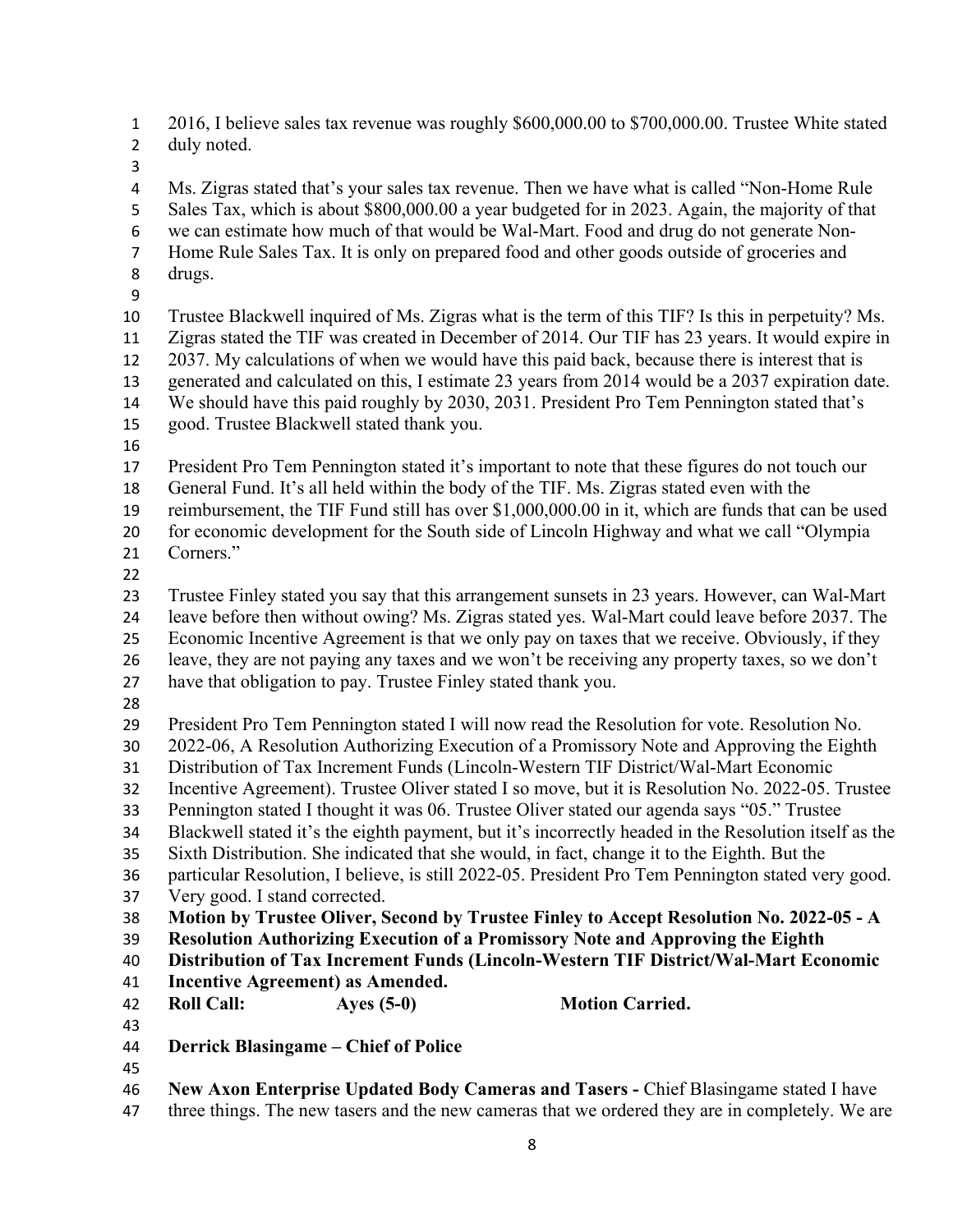looking to deploy those after each officer is trained. We got the last of those in today. We expect to have the training done by the middle of May. The new tasers and cameras will be deployed by the middle of May. **Flock Cameras –** Chief Blasingame stated that two of our Flock Cameras are already installed and already functioning and working. We are already getting hits on stolen license plates and missing persons. The other two cameras, we are still waiting for permits from the County and from the State. Once we get those permits, those cameras will be installed right away. **Officers Graduation from Police Academy –** Chief Blasingame stated our new officers graduated from the Police Academy Friday. They are already on the street being trained by their FTOs. We expect them to be fully trained and on the streets on their own by the first of August. Depending on how they progress in their training, they could be on the street sooner. We are looking at the first of August. The Illinois Law Enforcement Training and Standards Board, I was able to get information from them. They will be paying half of the costs for sending those officers to the Police Academy. They also pay approximately \$15.60 an hour of the pay that the officers were receiving up to 560 hours, which was how many hours they spent in the Police Academy. I submitted that paperwork. We should be getting that reimbursement. It comes to a little bit over \$18,000.00. We will get that reimbursement back from The Illinois Law Enforcement Training and Standards Board. Trustee Blackwell inquired of Chief Blasingame what does Flock stand for? Chief Blasingame stated I have no idea what Flock stands for. It's just the name of the company. Trustee Blackwell stated that's a company name? Chief Blasingame stated it's just the company name. Trustee Blackwell stated I thought it was an acronym for something. Chief Blasingame stated no. Trustee Finley asked Chief Blasingame for an update on the status of the order for our new hybrid police cars. Chief Blasingame stated we did receive two of our hybrid police cars. They are in the process of being striped and having all the equipment added to them so we can place them on the street. The others we have, we are starting to see a huge savings in the amount that we are spending on gas, even with the higher gas prices. As we deploy more of those on the street you will see more of a savings when it comes to the gasoline that we use on a day-to-day basis. **John McDonnell – Building Commissioner Sign Request from Shiree Bush-Giblin - All White Stepping in the Fields Dinner Party From May 1, 2022 to June 1, 2022 –** President Pro Tem Pennington stated next, we have John McDonnell Building Commissioner. Although, he is not here, we only have one voting item on tonight's agenda. That is the sign request from Mrs. Shiree Bush-Giblin regarding the All White Stepping in the Fields Dinner Party to be held at the Olympia Fields Country Club. The signage 44 is for 30 days from May  $1<sup>st</sup>$  through June  $1<sup>st</sup>$  of 2022. In your packet you have a copy of her Sign Application, as well as the locations where the signs will be put up. This is something that we have been doing for her group for the last three years,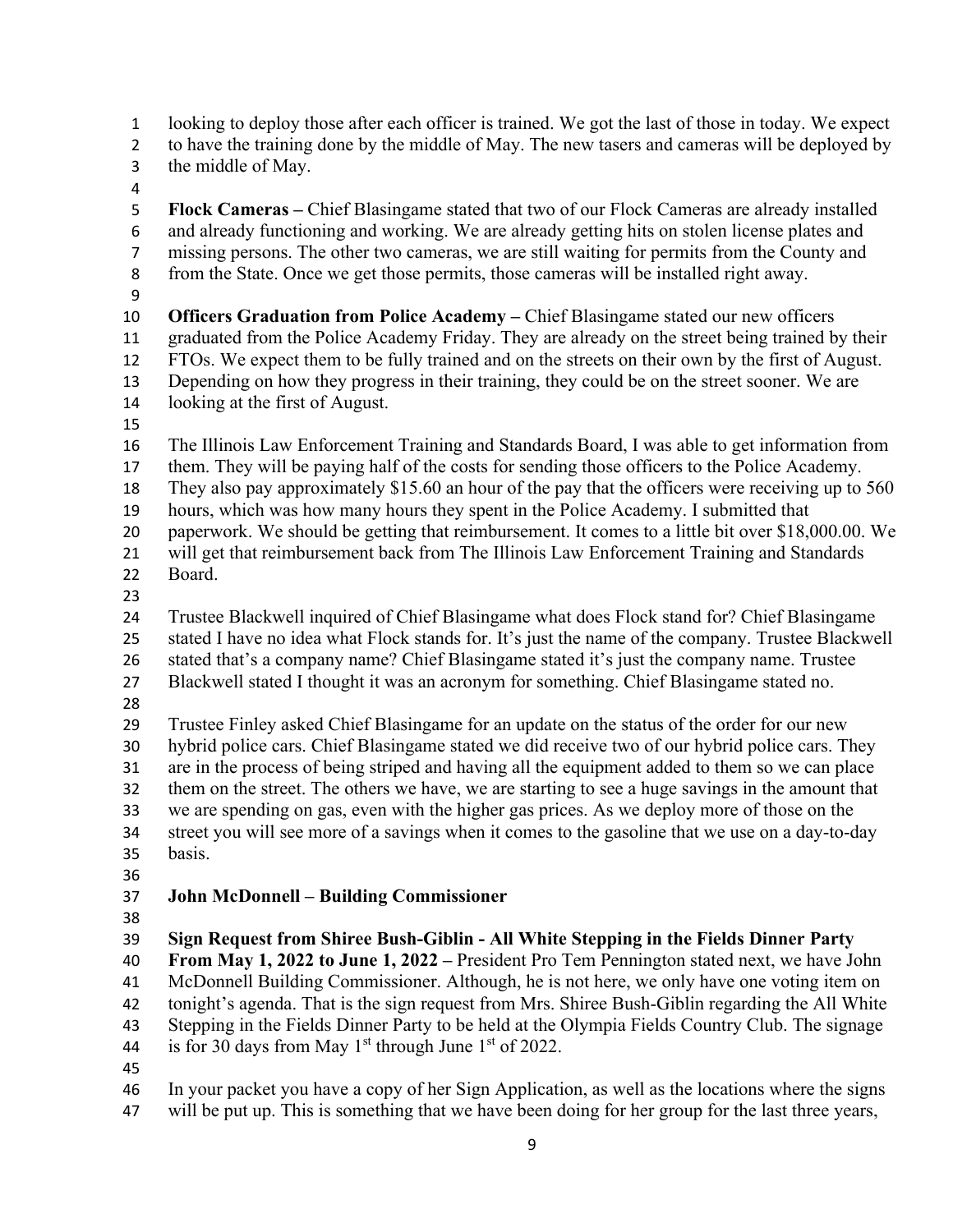four years. It's up for discussion this evening. Coming out of COVID-19 for the past two years, I think a lot of people are looking forward to this event here in the Village of Olympia Fields. **Motion by Trustee Blackwell, Second by Trustee White to Approve Mrs. Shiree Bush- Giblin's Sign Request. Roll Call: Ayes (5-0) Motion Carried.**  Trustee Oliver stated my only slight problem with the signage, the first line says, "Join Us for the Celebration." Who is "us?" It can be misleading. That has always been my bone of contention. But I'm all for it and sisterhood. President Pro Tem Pennington stated I understand. Trustee 10 Oliver stated I already voted. I said "yes." Trustee Finley stated that whoever "us" is, I've been to it. It's a splendid event. It promotes community engagement. It's at the country club. It's one of the few opportunities for our residents whether they belong to the country club or not to come together. And you do wear white. And you step as best you can. Village Administrator Payton stated for the two left-footed people in the room, I am a step instructor. I may volunteer to give some free lessons if we get enough space to do this. I've been teaching for over 15 years. You can't do it on carpeting. You have to have a little slide. Maybe in the vestibule. President Pro Tem Pennington stated that's something we can entertain. Village Administrator Payton stated I am looking at restarting. I use to teach in Olympia Fields at the Park District. They changed their rules and it just didn't make sense for me to get all geared up and didn't have enough students because of policy. Trustee White stated we will see what we can do about those rules. Village Administrator Payton stated the last couple of years before the pandemic, I was teaching for Homewood-Flossmoor at the Irwin Center. I've taught at Matteson. I've also taught at University Park. President Pro Tem Pennington stated that's something we will look forward to. Village Administrator Payton stated get your shoes ready buddies. Come out and support your community. There are the contenders and the pretenders. **Shell Gas Station –** Village Administrator Payton stated John wanted me to give you a little update on these three items. The Shell Gas Station is moving forward. They are reviewing the engineering requests that we gave them. Their engineers are reviewing that and making adjustments. **VCA Hospital Update –** Village Administrator Payton stated I found out the acronym is for the Veterinary Clinic of America Hospital. Their engineers are going through another review of their plans. Hopefully, we'll have something more on that. **Shawn Michelle's Homemade Ice Cream Store –** Village Administrator Payton stated Shawn Michelle's Homemade Ice Cream they have finally submitted their final sign plans. We have not 46 received their renovation plans yet. Their objective was to open their doors May  $1<sup>st</sup>$ . We're ready,

willing, and able to expedite things once we get the plans for the renovation. Their plan was not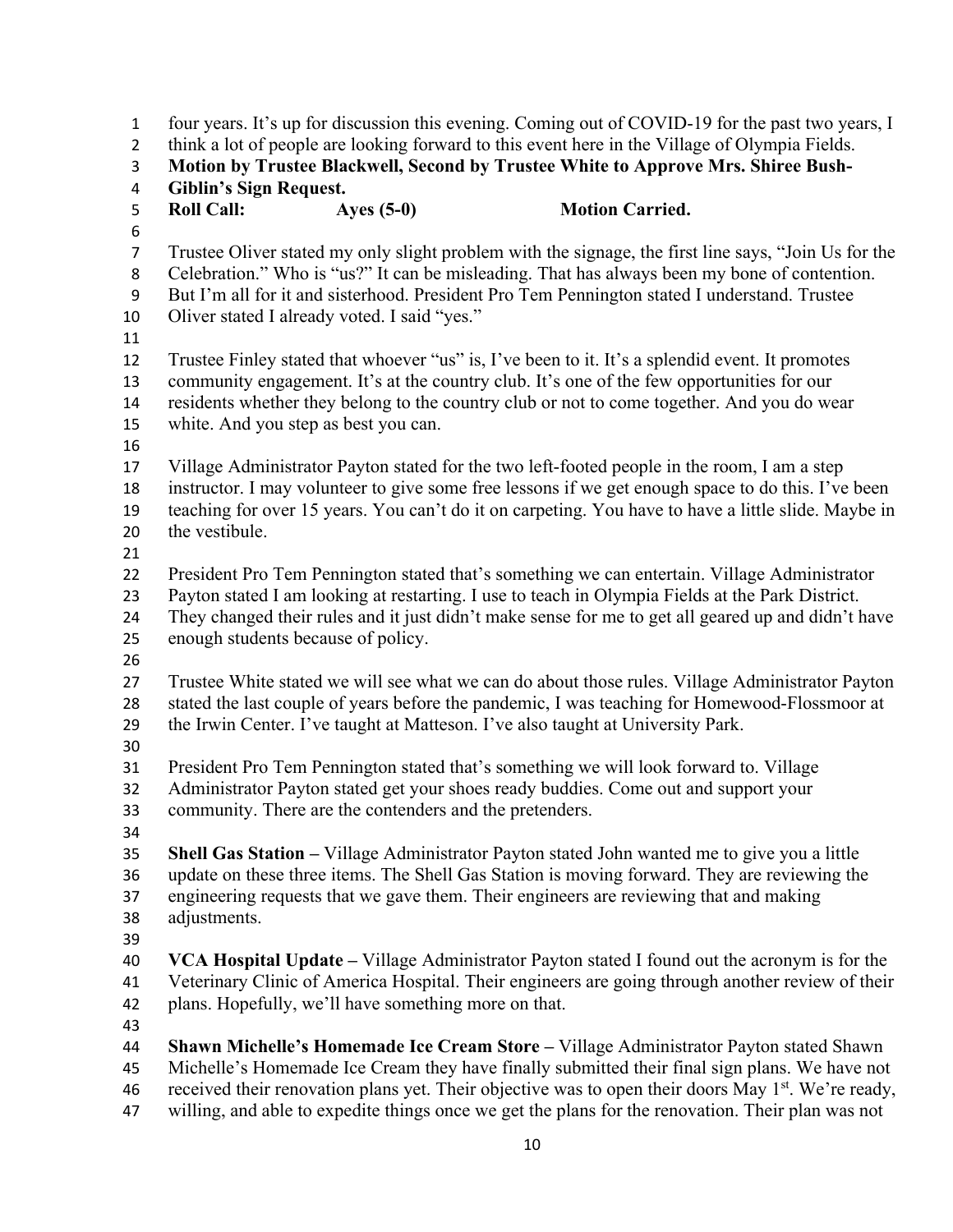to do much renovation simply because they can use what was in place. It's my understanding

- that some of the coolers are not in very good shape.
- 

4 Trustee Blackwell inquired of Village Administrator Payton are they taking the Dunkin' Donuts site? Village Administrator Payton stated right. There's a sign in the window already. We have another one for Bebo's in the wings. Trustee Oliver stated so Bebo's closed down. Village Administrator Payton stated yes. You are going to love what's coming. I'm not going to say anymore.

## **Jim Landini – Director of Public Works**

 **Update on Post Office Lift Station –** Mr. Landini stated I just have a quick update. If you 13 remember from our last Board Meeting on March  $16<sup>th</sup>$ , I brought to everybody's attention the need for the emergency lift station at the post office. That meeting was on the 16<sup>th</sup>. On March  $20<sup>th</sup>$ , the pumps failed right after that meeting. We spent 72 hours straight with a contractor. We were able to get both pumps running. They're not running ideally, but they are definitely doing the job and keeping up with everything. So, we have bought ourselves some more time. We did not have any backups in the homes. We were able to get on it immediately because we do check those lift stations every day, even on the weekend. When my staff member notified me that it wasn't running, we acted immediately with our contingency plan. Had to get pretty creative down there to get these pumps running. We are still on borrowed time because the problem is we 22 cannot put in new pumps in that lift station, or pull those pumps. Since the  $23<sup>rd</sup>$  they have been running and keeping up with everything. The ball is rolling on the replacement project. They're in the design and build phase right now.

The excavating contractor, he is going to come out about three weeks prior to the build being

 finished so there is no lag time in excavation and delivery. Once that build is finished and it's ready for delivery, the site will be ready to take it and get online within a couple days of

- delivery.
- 

 Trustee Blackwell asked Mr. Landini to refresh his recollection as to the timeframe once they start until time of completion. Mr. Landini stated we are looking for delivery, it will be online in August. Roughly, around the first week of August. That is just due to the lag time that it takes to build a custom lift station. Everything is running as of today. We do have our plan in place if it

fails again. We will protect the homes at all costs to make sure that nothing affects our residents.

 I just wanted to update you guys on the severity of that issue. I didn't expect that to happen four days after.

 Trustee Blackwell inquired of Mr. Landini did we incur any contractual or vendor outside costs to get the pumps back up when they failed, or was that something that we internally were able to do? Mr. Landini stated we did have some vendor costs. It was in the Bills for Approval. It was about \$22,000.00 to get that back up. It was 72 hours straight of being down in that place. It

wasn't fun, but it was necessary.

President Pro Tem Pennington inquired of Mr. Landini do you anticipate, or do you foresee any

possible problems with the heavy rains that we're getting or anticipating? Mr. Landini stated

right after we got those pumps up and running, we did get two inches of rain within hours of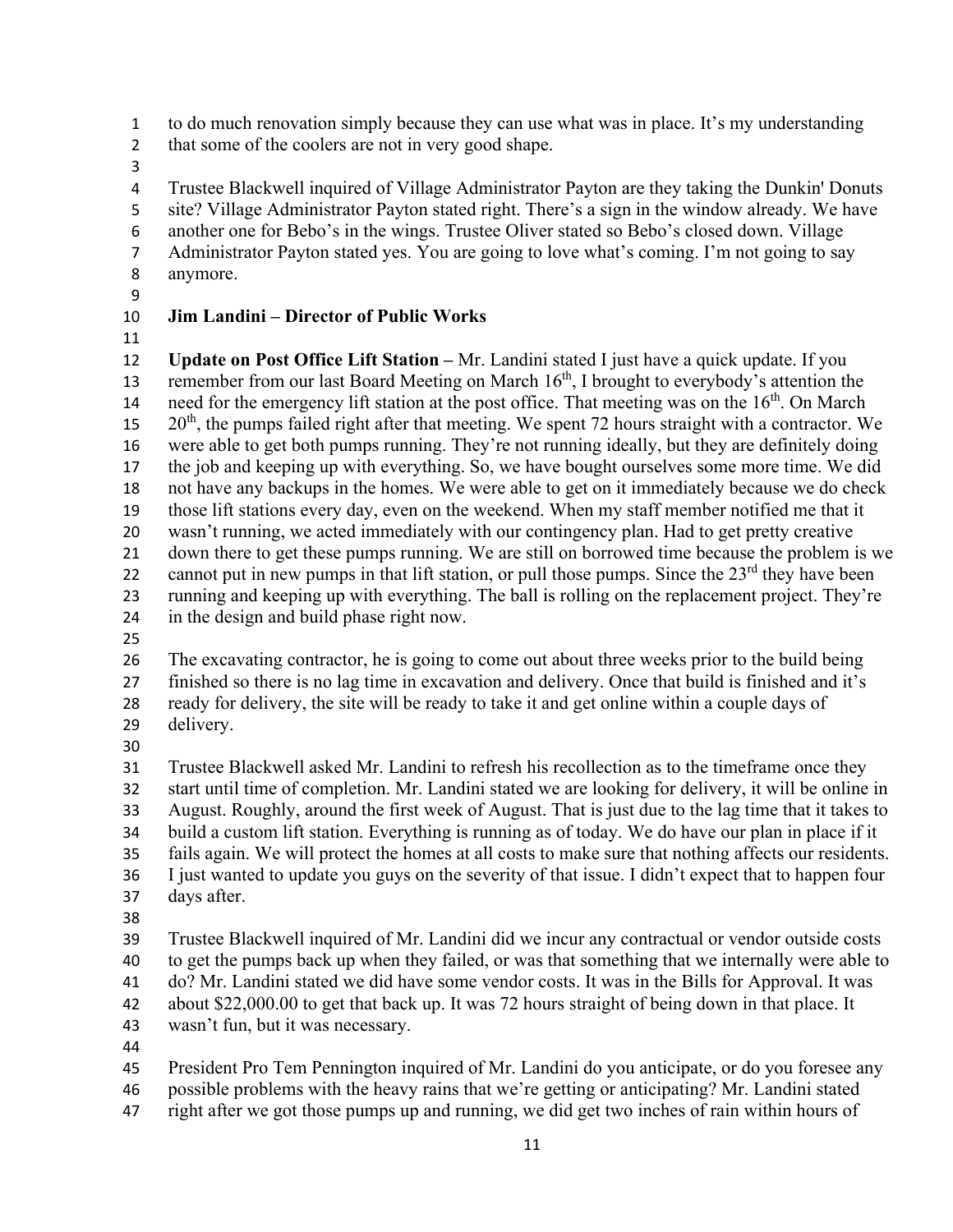getting that up. It kept up with that beautifully. I don't anticipate any problems caused because of

2 the increased flows. The only problems that I would anticipate is just failure of the pumps, but

not because the rains are causing it. He stated with the amount of rain we had and the flow,

because that area is so big that that lift station takes, that flow is constant. It does definitely

increase. We are monitoring it three times a day as opposed to once with all our other lift

 stations, because we do have to react fast on that if it goes down because of the flow that goes in there.

 Trustee Finley inquired of Mr. Landini that is our oldest lift station, right? Mr. Landini stated we have three of them that are about that old. Trustee Finley stated it's actually functioning on life support. Mr. Landini stated basically. Trustee Finley stated and it's \$22,000.00 this time in order to breathe the breath of life back into it. We don't get relief from that until August which is what we're hearing. So, you've got \$22,000.00 again, and again, and again, or however long you have to do it? Its within your budget? Mr. Landini stated we have it, if need be, but at all cost avoid it. That's basically the plan right now. He stated because we have been fiscally sound with our reserves, it is there and that is part of what reserves are there for is these emergency situations. I'm confident that this fix has bought us a good amount of time. It could lead us all the way up to installation. I feel good about that. There have been no indicators that the pumps have been slowing down since they got it up and running. It's an open plan. We're ready for anything. 

 Village Administrator Payton stated another way to look at it is it is a cost of \$7,000.00 a day when those fail. Trustee Finley stated so what I'm hearing is you feel confident that the reserves that you have will carry us through. Mr. Landini stated, if need be, yes. Trustee Finley stated and of course, you'll come to us if that exceeds or looks like it. Mr. Landini stated absolutely. One of the benefits of having an emergency situation in the sewer system is that it's an Enterprise Fund

that generates its own revenue. When it gets depleted, it builds up quickly and we are prepared

- for that. Trustee Finley stated thank you.
- 

## **TRUSTEE LIAISON REPORTS:**

**Planning & Zoning Commission/Human Resources – Trustee Blackwell** 

 **Planning & Zoning Commission -** Trustee Blackwell stated for Planning and Zoning we did not meet because we don't have any Petitions before us to consider.

 **Human Resources –** Trustee Blackwell stated for Human Resources we have gone back and forth struggling to meet a second time. Our first meeting was virtual, of course. We have a 38 meeting scheduled for the  $27<sup>th</sup>$  but the issue with that is we have the budget approval at the same time. We will work around that. I think we are okay now. Our main objective after talking to

Chair Chambers was to redo the Employee Handbook. It has been done. It was finally done. I

know you all were able to witness the long haul to get it done. We are looking to update it.

President Pro Tem Pennington stated try four years. Trustee Blackwell stated I heard it was a

long, extreme time. It has been done. That's the good part about it. The downside is that it needs

updating on COVID stuff and other things, particularly as it may pertain to the unions, rights,

and different types of things of that nature. It needs some tweaking. Monica Chambers has gone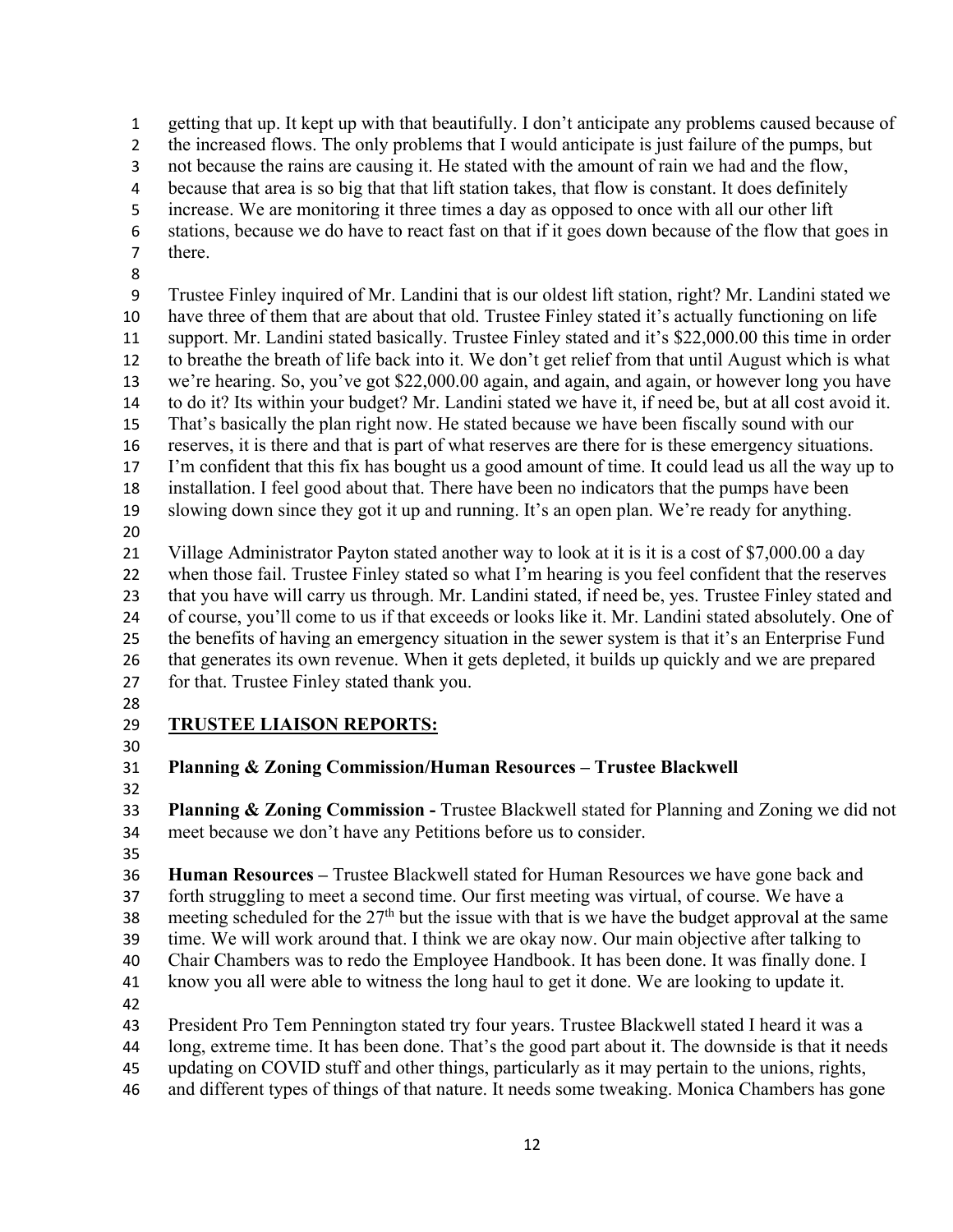through and identified stuff that needs to be modified. We're in pretty good shape. We will be meeting on a regular basis after this month gets through.

## **Public Works/Beautification – Trustee Finley**

 **Beautification Committee –** Trustee Finley stated I just have one item for Beautification. I reported on the Spring Cleanup at the last meeting. We had a Beautification Committee Meeting since then. The Chair, Arlene Burke, wants to energize volunteering for the Spring Cleanup. All of you who have relationships with HOA Presidents, please rouse them out and tell them we need people.

 Trustee Blackwell inquired of Trustee Finley is that going in the newsletter? Trustee Finley stated I don't know the answer to that. Village Administrator Payton stated we can send out an alert at any time. I'm working on something a little bit more comprehensive right now in terms of the newsletter. Trustee Blackwell stated yes, and later your development will come into play maybe for the next round. But for now, when Chairman Burke put that through, we had a good little crew. Trustee Oliver was out there. We had quite a few people out there, but it should have been better published and broadcasted. I think a lot of people are interested in cleaning up and getting involved at that level, but they didn't know. It rained the one day we were suppose to go. We got washed out. I mean, really heavy rain. She moved it to the next week. We need to get more people out, because the paper that is floating around and the garbage and stuff is a real concern for most of our residents. We shouldn't leave everything to Jim's crew to do. They do a whole lot already. They have lift stations to take care of. We have a lot of people that are retired, or younger people, or middle-aged people, or whatever who are willing and able to get out there and do some stuff. We need to put it in the newsletter. President Pro Tem Pennington stated good point. Trustee Blackwell stated and if we can, Milton, maybe you can consider doing a blast to the residents but check with Chairman Burke before you do that.

 Village Administrator Payton stated it would meet my suggestion if we go with a mailer, an oversize postcard with all the information on there. It would be my recommendation also that we have free T-shirts, nice color, nice phrase on it, that will be part of that opportunity to work for your own Village.

 Trustee White stated Trustee Finley, if you guys can shoot me the details, especially if I am interested in volunteering who do I contact? What do I need to do? I have a little bit of

background in getting people out. Trustee Finley stated I think you do. Trustee White stated I

- would love to help.
- 

 Village Administrator Payton stated a mailer in a Village this size to every household, it's like a political campaign. Trustee White stated it would be about \$1,200.00. If you want, I will even design it.

Trustee Blackwell stated it is well worth it on a couple of levels. One, to get people involved is

the big thing. Two, it's a positive thing because they are doing something to cleanup their own

- community. I know we are not taking a vote on it. But it is well worth it to do those kinds of things. Just like you were saying with the steppers, just to get people involved. Instead of this
- just being a highway run where you run it through the city and you drive into the city for your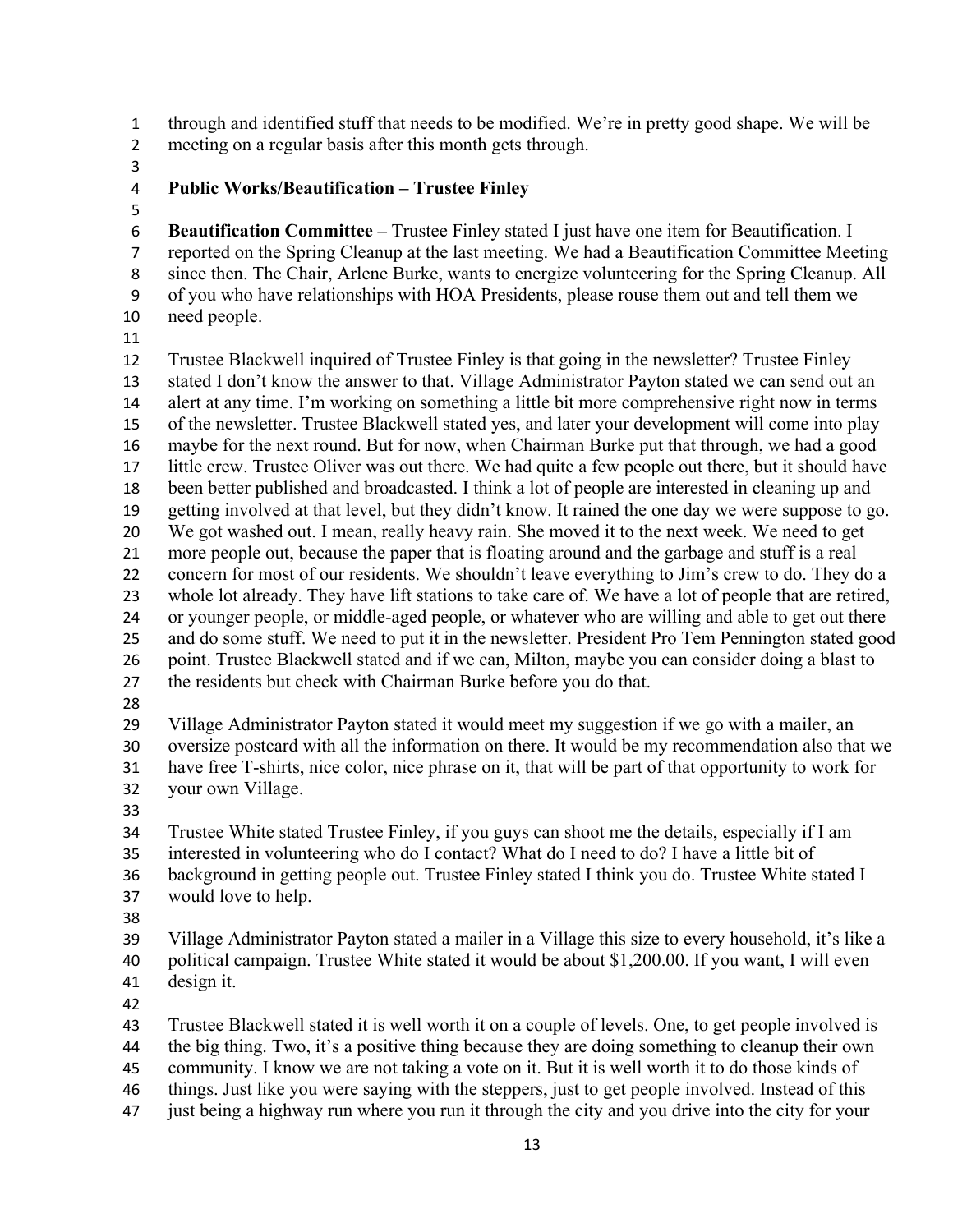church or you run to the grocery store. We need to start to develop a community. These are the

- types of things that would help to promote that.
- 

 Trustee Finley stated I know for a fact that Jim Landini knows something about T-shirts. Mr. Landini stated not as much as you do. If I can make a quick comment too about the Spring Cleanup, especially if Trustee White is going to be involved. I've seen how you've gotten people together. Being that the supplies get picked up at Public Works, however this gets disbursed, if we can put on there to give advance notice of how many people you expect to have in your group so I can plan for the supplies. Last year was the first year that we did it. I have enough for 30 people. Like I said, if Trustee White is involved, that's not going to be enough, which is a good thing. But I do want to be prepared. He stated for safety reasons, I have the orange vests for everybody to wear on the side of the road. And we have the pickers and the garbage bags for everybody involved. I just need to know what materials I am going to need ahead of time. Village Administrator Payton inquired of Mr. Landini do they have to be vests? Mr. Landini stated anything bright colored. Village Administrator Payton inquired of Mr. Landini if the T- shirts could be that design? Mr. Landini stated this is going to be at the end of this month. 18 Trustee Finley stated April  $30<sup>th</sup>$ . Mr. Landini stated I don't know if we will have enough time for T-shirts this year. We do have vests for safety purposes. Next year if we plan on having Spring Cleanup, have a specific T-shirt we can definitely do that. I just don't know if it is feasible for this year. Trustee Finley stated Chairwoman Burke told me that they had at least 30 people last year. We are looking for that and more. Mr. Landini stated it was a huge impact. It allowed us to be able to keep pace for a while with the garbage in town. That was a great head start for my department. Trustee White stated we parked over there by the post office. There were cars all the way from the post office almost all the way down to Kedzie. Trustee Oliver stated I worked on Western Avenue. That's probably one of the nastiest places around the Village. It felt nice when cars were going by honking their horns like, "Great job." Like, "Come on out." Village Administrator Payton stated I put the Public Safety Workshop YouTube video up there for a purpose. That's the direction we need to move to. We have a gentleman that we are going to be voting on this evening, Ron Vasser, who was a Director for CBS. He stated with some of the work that your guy did, we should be putting together a video of that event and then posting it to YouTube, and then have the results of it broadcast later on in our newsletter, and alerts, and so forth to show people really what community is all about. Trustee Oliver stated it is going to be nice when you look at the video and see your own friends and neighbors on it. Village Administrator Payton stated it could be professionally done and then put out there. **Public Works –** Trustee Finley stated the Public Works Department has started its Seasonal Branch Pick Up Program. As a reminder, Public Works will pick up the East side of town on the first and third Tuesday of every month. The West side of town will be picked up on the second

and fourth Tuesday of every month. The department asks that you place your branches on the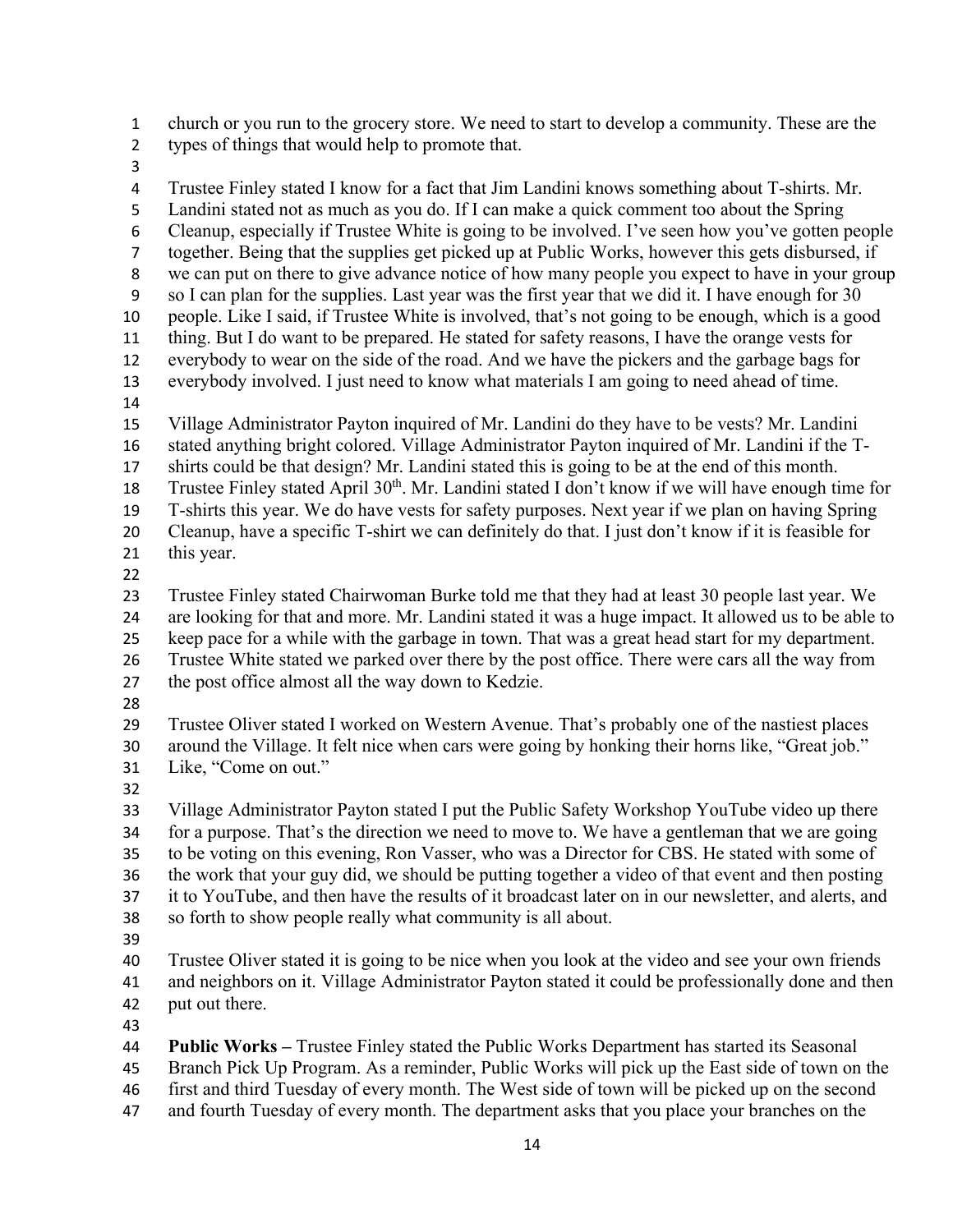road's edge at least the night before your scheduled pick up. Spring restorations will begin next week weather dependent, to address any and all damage created by watermain breaks and plow damage. If any residents have damage to their yards, Public Works encourages you to call in and verify that your address is on the Restoration List. Trustee White inquired of Trustee Finley what you just read, is that information currently publicly available? And if so, where is it? Mr. Landini stated the Branch Pick Up Program is on the website. I don't think that went out in our last newsletter. Trustee Oliver stated I thought it did. Mr. Landini stated it may have. It is on the website under Public Works. The restorations are not publicly posted because it is ongoing. We've just been waiting for the weather to break. It looks like next week will be good. We can send out an e-blast or something like that just to get that communication out. Not all residents call in when we've done some work. And some of those addresses will fall through the cracks. We just want to verify that we have everything when we go out there to take care of it. Maybe I'll send something to you to send out to our email list. Village Administrator Payton stated that's what he does. Trustee Finley stated I will email this to you this evening. **Public Safety/Police Pension – Trustee Oliver Public Safety – Trustee Oliver stated the Public Safety Committee met on April 6<sup>th</sup>. We**  wrapped up a couple of things. One of the things that was presented, and I'm not sure Chief how this is disseminated which is the Homeowners Association Presidents List. That HOA list has the name of each of the Halo Officers associated with that subdivision. Chief Blasingame stated it is on the website. Trustee Oliver stated then you should take a look at it. We have a lot of new officers. They've all been assigned to an HOA. There is no reason for folks to not know who their Halo Officer is. The Public Safety Committee in conjunction with the police is now looking at the new next big idea. What do we do? What are the activities and the events that we can do to continuously shape the Village where there is more engagement between the Village police and the residents? We are going to be rolling out fresh ideas. A lot have already been emerging from the new police that we have. You will be hearing more about that down the road, so that you can see what we are doing, and how this merger is shaping. 36 We did talk about the workshop that was held on March  $6<sup>th</sup>$ . We finally have the video ready for posting on the Village's website. A YouTube version of that was made. As it gets cued up, it's not so much what Public Safety did that I want to bring up, but to piggyback off of what Village Administrator Payton said, there are so many opportunities out there now that you can record our residents and the events that you're doing so that now we bring people in a variety of ways to say, "Wow, there's something happening here in Olympia Fields." I think that was one of the glaring concerns that a number of residents raised. They don't hear enough about what's going on. There was no communication, even though we know that there had been some communication. I think we have now rolled out a number of events and stories, if you will, to now broadcast in a variety of different ways including this. I guess, Milton, if you don't mind, you can roll out snippets of the Public Safety Workshop, two minutes or less. (At this time the Board saw a snippet from the Public Safety Workshop).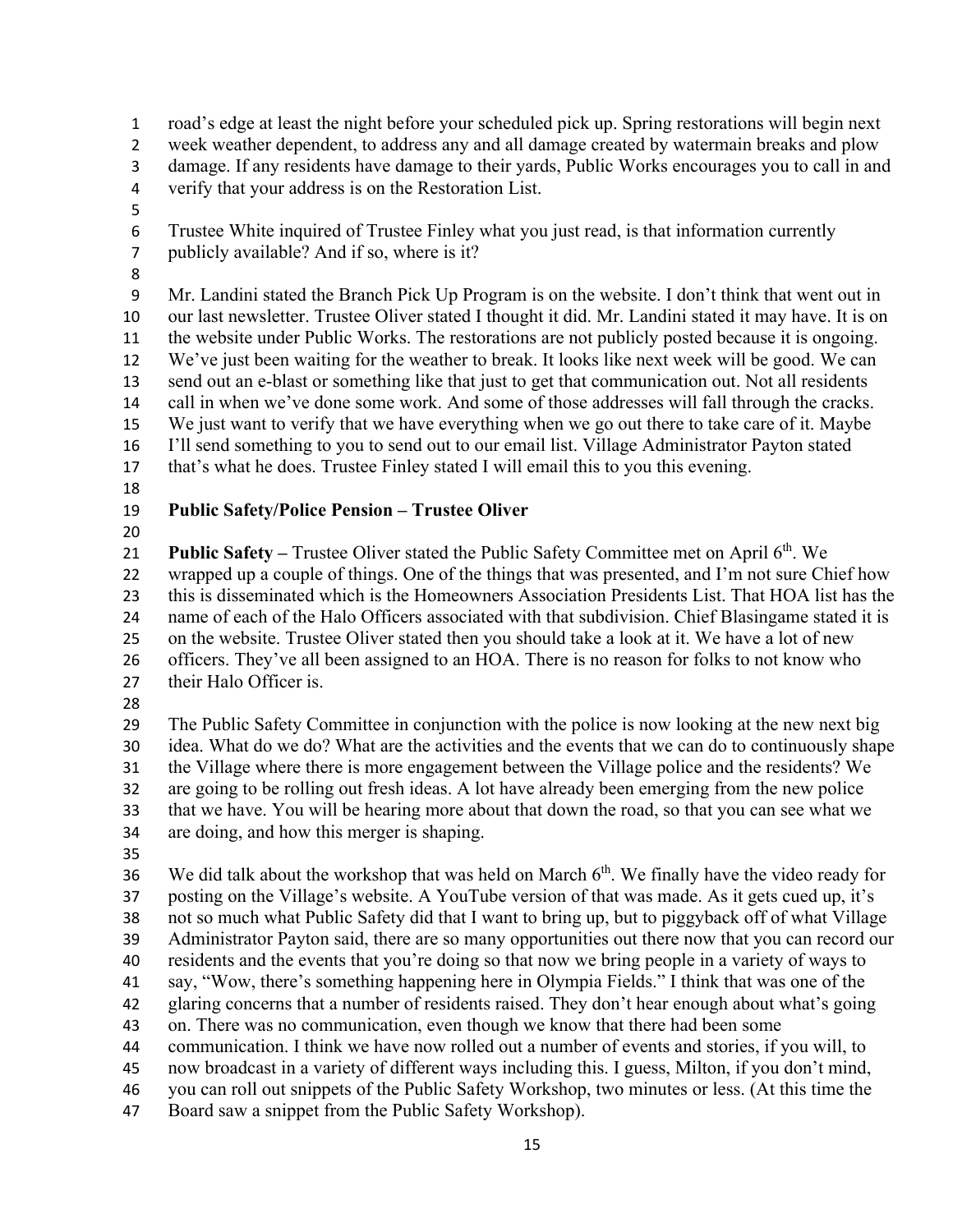Village Administrator Payton stated we will be sending this link to everybody. It is an hour and 2 44 minutes long. There are some sound issues. In the future, we are going to be better prepared. Even now, with just the little snippet you looked at where the Chief is talking about the conceal carry, how that might be of interest to a lot of our residents. It gives them the ability to watch this in the privacy of their own home.

 Trustee Blackwell stated I think it will allay a great degree of fear and trepidation that some of our residents have about people coming into the community and different things happening. There has been a lot of fear stoked, particularly in the last four or five years. We had the whole incident about the car jackings. We are really creatures of the propaganda and the fear too that is out there. He stated by the Chief getting up in front of residents and others, that to me gives many of our residents a level of comfort, a level of security, that we have somebody on the case who understands the law, who is approachable. You come off very approachable and open to questions, and different things like that. My experience has been just out talking to people, is we have a lot of seniors. We have a lot of older people. There are a lot of crazy things happening all around us, particularly in Chicago. Many people moved out here for the security that Olympia Fields provides, and it still does. But you stepping up to do what you do, and Kelvin, and everybody working to get these kinds of programs out there is greatly relieving and significant for people to see. Maybe that will allay some of the fear that is driven by news, by all the crazy stuff that people believe in their own head, because some people start to look at the news all day and they think the next car jacking is going to be them. It could be, but don't scare yourself to 22 death because we have security. We have competent police officers on the job who are calm, know what they're doing, and will support you. This is very important for us to do. It is by no means insignificant.

 Village Administrator Payton suggested that we break the video into three sections: Police, Fire, and the Fraud with all the scams that are going on with senior citizens and so forth. The CEO from the Better Business Bureau addressed all of that kind of thing. An hour and 44 minutes is a little bit intimidating. If you take it in segments, you can watch what you want that you feel most applies to you. Trustee Blackwell stated exactly. Trustee Oliver stated that's a good idea.

Trustee White inquired of Trustee Oliver do you have somebody that is doing that? Trustee

 Oliver stated Eric Lites is a guy who does a lot of School District 162 stuff with Blondean Davis. 

Village Administrator Payton stated you can hit it with some CG also. That's "Character

Generation." You can put phone numbers or who the individuals are that are speaking. This

afternoon I had a chance to watch a little of it. One of the things that dawned on me was that the

Chief before this introduced the police officers in a wonderful way to get to know the police

- officers when you are not in a hostile situation.
- 

 Trustee Oliver stated they each did like a profile, a brief résumé, who are they and how long they have been on the force, where they come from, et cetera, et cetera.

President Pro Tem Pennington stated this is so important because for years we never had

anything like this in the Village. I know Chief can attest to this. Trustee Oliver can attest to this.

- When we were dealing with the police back in the day, we longed for something like this to
- occur. And at last, it's happening. Trustee Blackwell's comments are right on point. We need to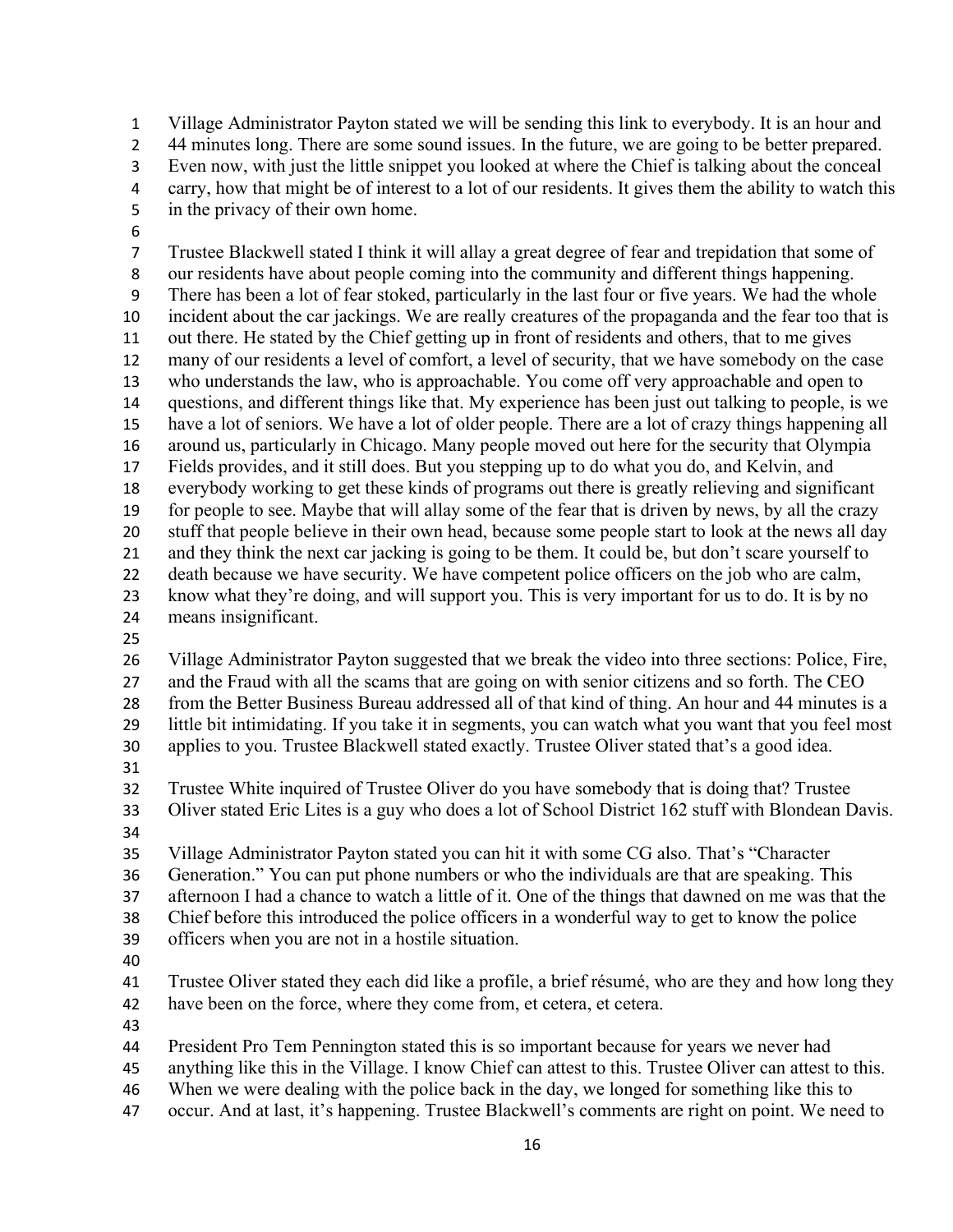show the residents here at the Village of Olympia Fields how safe this place really is. This is an excellent way to do it. I commend everyone that was involved in this project. Thank you, Chief. Trustee Blackwell stated this should be ongoing. President Pro Tem Pennington stated absolutely, without question. Trustee Blackwell stated even if you do a 30-minute segment every three months about whatever. Like Village Administrator Payton indicated, people can pick up and look at what they want. You have to understand that all this other stuff is out there. We have to put positive stuff out there that we want people to see. Trustee Oliver stated my last point for my report is this, Chief Blasingame has spent quite a bit of time talking about car jacking in the Village. Just last week, the Village of Tinley Park had a car jacking seminar for all of their residents. You can get a link to watch it from home. I suspect that they saw our advertisement. It is probably going to catch on in other Villages as well. This is long overdue. And someone else is going to start telling other folks in these towns. Some will be able to do it pretty well. Some, it depends on the apathy in the town. You are right, this is the kind of thing especially in our town that is needed. **Police Pension Fund –** Trustee Oliver stated I have nothing to report on the pension. Village Administrator Payton stated when I come to you for the budget, you just keep all of this discussion in mind to get this done. **Finance/Building Department – Trustee Pennington Finance –** President Pro Tem Pennington stated I'm up next. I do not have a formal report this evening. As Village Administrator Payton indicated earlier, we had, I thought an excellent workshop on Saturday. I want to thank everyone for participating and contributing to the goodness of that particular review. We have a solid financial position in this community, in this region. We're the strongest. We need to keep it that way. **Park District/Library Board – Trustee Watkins**  President Pro Tem Pennington stated that Trustee Watkins is not here. I call on the eminent Trustee White for his report. **Educational Commission/Community Relations Commission – Trustee White Educational Commission –** Trustee White stated the Educational Commission did not have a meeting. Mr. Payton, I actually look forward to having those discussions with you that you alluded to earlier. Please keep me in mind if there is room for one more in any of those meetings moving forward. **Community Relations Commission –** Trustee White stated the second thing that I'd like to follow-up on deals with the CRC. Our team is small right now. There is myself and two active members. We have had a hard time trying to connect over the last month. I would like, in lieu of some of what has been said here tonight, to formally extend the resources of the CRC for all of your endeavors that should involve getting the message in front of the public. For me, that is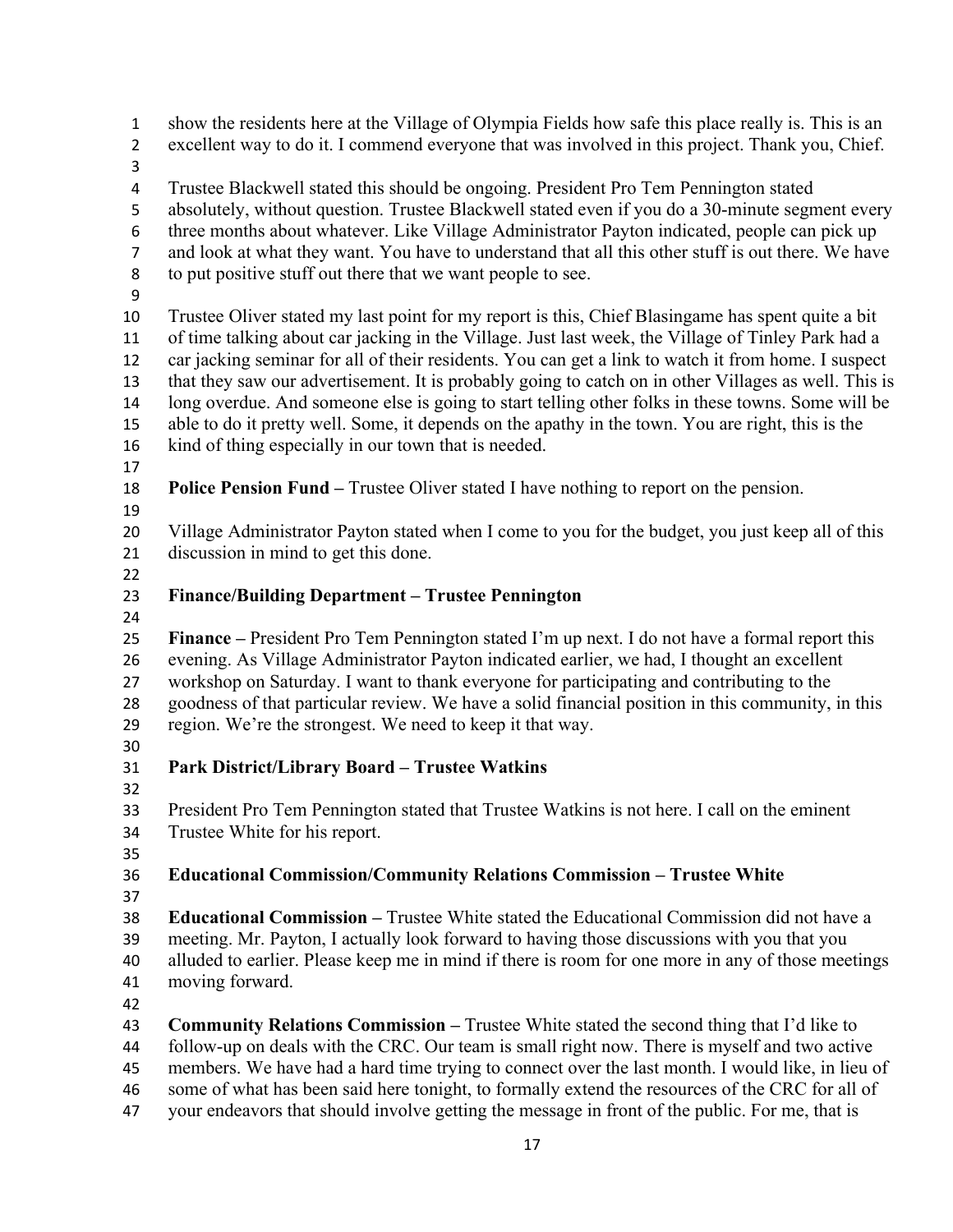somewhat of a personal challenge I have for the CRC. I want to ensure that anything that we need to share with the public, that the message is not lost on our residents. I no longer want to hear, "I did not know." In this day and age there is no excuse for "I did not know," unless you just don't want to know. To that point, Mr. Payton, I know we have often deferred to relying on the email newsletter. I was wondering if you have had any chance to find out what the delivery rates are, the open rates on those.

 Village Administrator Payton stated yes, I did. That's why I'm looking at a much more comprehensive approach to communicating with our community. It was like 50%, 51%. It only goes out to I want to say, 1300 people, 50%. That's not much of the community. We need a much more comprehensive approach. If we are going to bother with this, we need to do it right. That's where I am.

 Trustee Blackwell inquired of Village Administrator Payton, so far as acquiring emails, I picked up a lot at your budget seminar Saturday about how the Village knows how many people are for instance leasing, renting versus owning. Can we set up some systems where we can acquire emails for everybody that lives in the Village on a voluntary basis? Trustee Oliver stated yes. Trustee Blackwell stated it would be up to them to do that. He stated with electronic 19 communication now, we need to step out of the  $20<sup>th</sup>$  century and jump into the  $21<sup>st</sup>$  century. It's a paradigm shift for not just us, but all these municipalities, State government, the city, the County, everybody is trying to make that conversion and transformation over to where we are now. He stated to communicate with people nowadays, if you aren't texting them or emailing them, nobody is calling anybody because half the folks don't even have a home phone anymore. We have to figure out a way and say, "Okay, let's send something out to all the residents" and say, "We are interested and heavily concerned with you being fully advised about all activities that occur in the Village that would be of interest to you. Consequently, we are asking if you would be interested in submitting an email for your household residents that could be used to communicate directly with you regarding any activities, events, et cetera, or even in emergencies within the Village. We have a small and unique group of residents here. And most are greatly interested in being fully advised about activities within the Village. Please forward this information into us with your water bill." 

 President Pro Tem Pennington stated I think we have a way of capturing emails already. That's something we need to check with the front office folks. I think they are capturing emails already. I don't know how many we've got. I think we can check.

 Village Administrator Payton stated there's your expert right there. That's what he does for a living. Trustee White stated your idea, it's really valiant. You never just ask somebody, "Why don't you just give me your email?" I understand where you are coming from. We have a great Administrator who I'm confident that I can work with to make this happen. I'd like to see us hitting well North of 70% of our households on a regular basis.

Trustee Oliver stated one way you can do that is what I did here on a very small level. If you are

- conducting events and you put it on YouTube or whatever, you have to register. In order to
- register you have to give them your email address.
-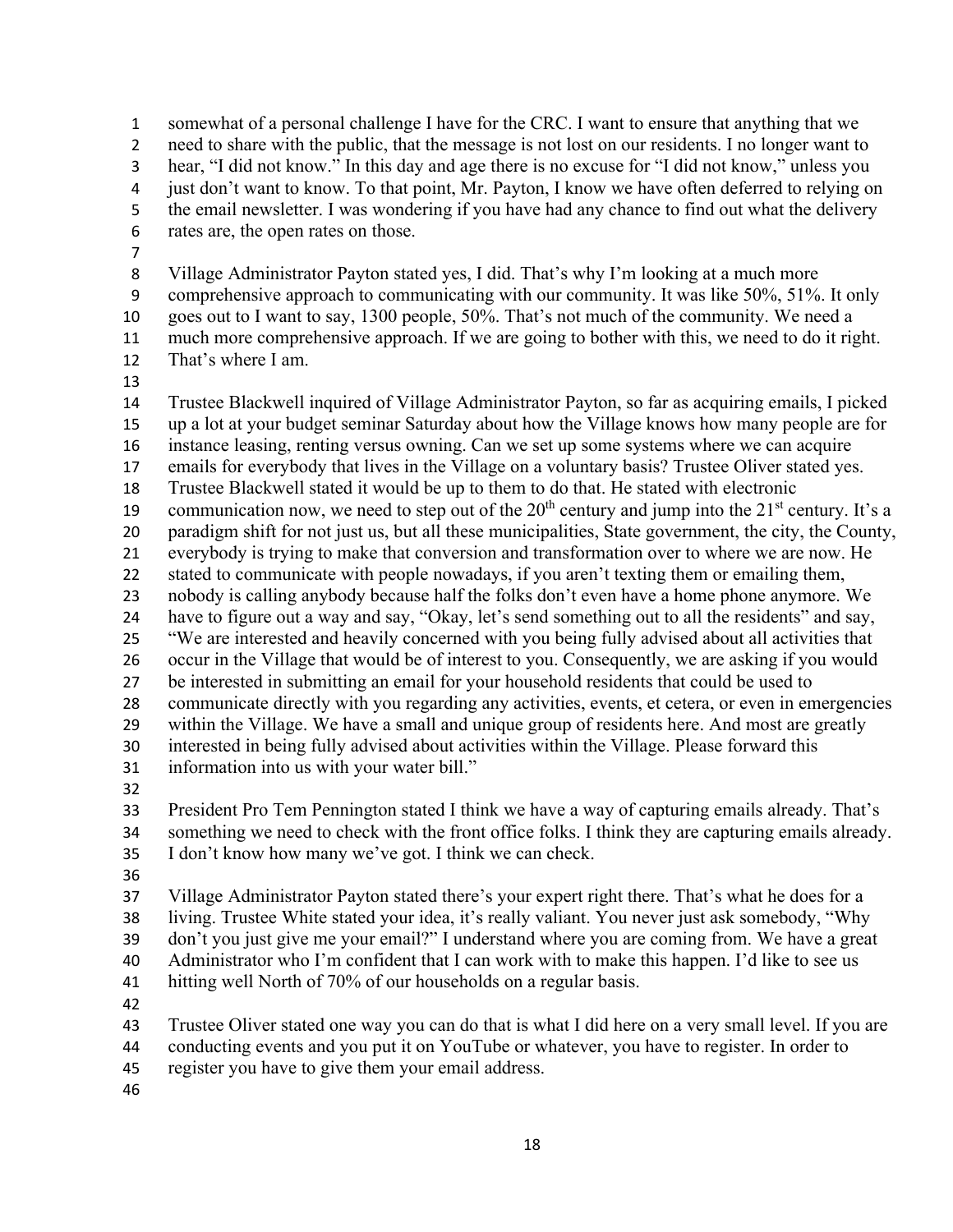Trustee White stated there's a number of different ways. Trustee Blackwell stated so you are saying you guys have plans to do it. Trustee White stated we are going to work on those plans. Village Administrator Payton stated I have some ideas that would be included as part of the newsletter and using QR codes and so forth. There are different approaches. There are different things that appeal to different people. The person who bought an Oldsmobile is the one that is most likely to look at an ad. You can take a multi-faceted approach whether its senior citizens that are afraid, they want some enhanced security, you have something on that. Provide your phone for text purposes, disclaimers. Somebody with kids, with the schools, for Homeowners Associations, we need a multi-faceted approach.

 Trustee White stated you cannot ignore the demographics. As much as I make my living in digital, the reality is probably 40% to 50% of our residents barely know how to hit the backspace key. It's about having a good mix, understanding who your audience is, and how you are able to reach them. Following up on what I mentioned earlier in terms of trying to offer up support for all of your individual efforts from the CRC, I think the other thing that will benefit all of us is, I think overall we're a little late in terms of trying to garner support. I've done events from a very young age. I got to tell you, you've got to build enthusiasm, excitement, and interest. You need more than two or three weeks when you are really trying to garner some interest in what you are doing. You can do it. You've heard of "Pop-Up Parties," where people find out an hour before. Trustee Oliver stated and they work. They work well. Trustee White stated I will challenge everyone, anything that's dealing with trying to get the message and engagement with the 22 community, from my standpoint, that's part of what CRC is for. Please know that you can depend on us to help you with whatever it is you are doing. Let's try to start planning a few weeks ahead so we can really maximize what we are able to do.

 Trustee White stated in lieu of what you were talking about earlier in terms of developing some activities with Chief Blasingame, one of the things that I'd like to talk to you guys about is having a formal "Meet Our New Police Department" event sometime late spring. I think trying to figure out how to put something like that together might be a great opportunity for us to collaborate on something. Trustee Oliver inquired of Chief Blasingame, graduation and all of that will be over with all of our officers? Chief Blasingame stated yes. Trustee White stated I will follow-up with both of you so we can start trying to coordinate that.

# **MISCELLANEOUS REPORTS:**

 **Park District Garden Plots -** Trustee Oliver stated I want to follow-up on something that Trustee Watkins mentioned at our last Board Meeting. She indicated that the Park District was advertising for the garden plot. President Burke indicated a desire to get one of these. I went in and got one of these. It is \$30.00 for a garden plot of about 12 x 12 or something like that. It dawned on me because of a conversation that this Board and I had about this Group Home that is across the street from me. This is more of the higher functioning Group Home, of the Group Homes that are in our Village. These people are out walking around, trying to find something to do. Often getting into trouble and maybe leaving and having to be brought back to the Group Home. I told you about this one gentleman who I bought a vest for and having him water the 45 strip along  $207<sup>th</sup>$ , and you all told me "Stop that," spanking my hand.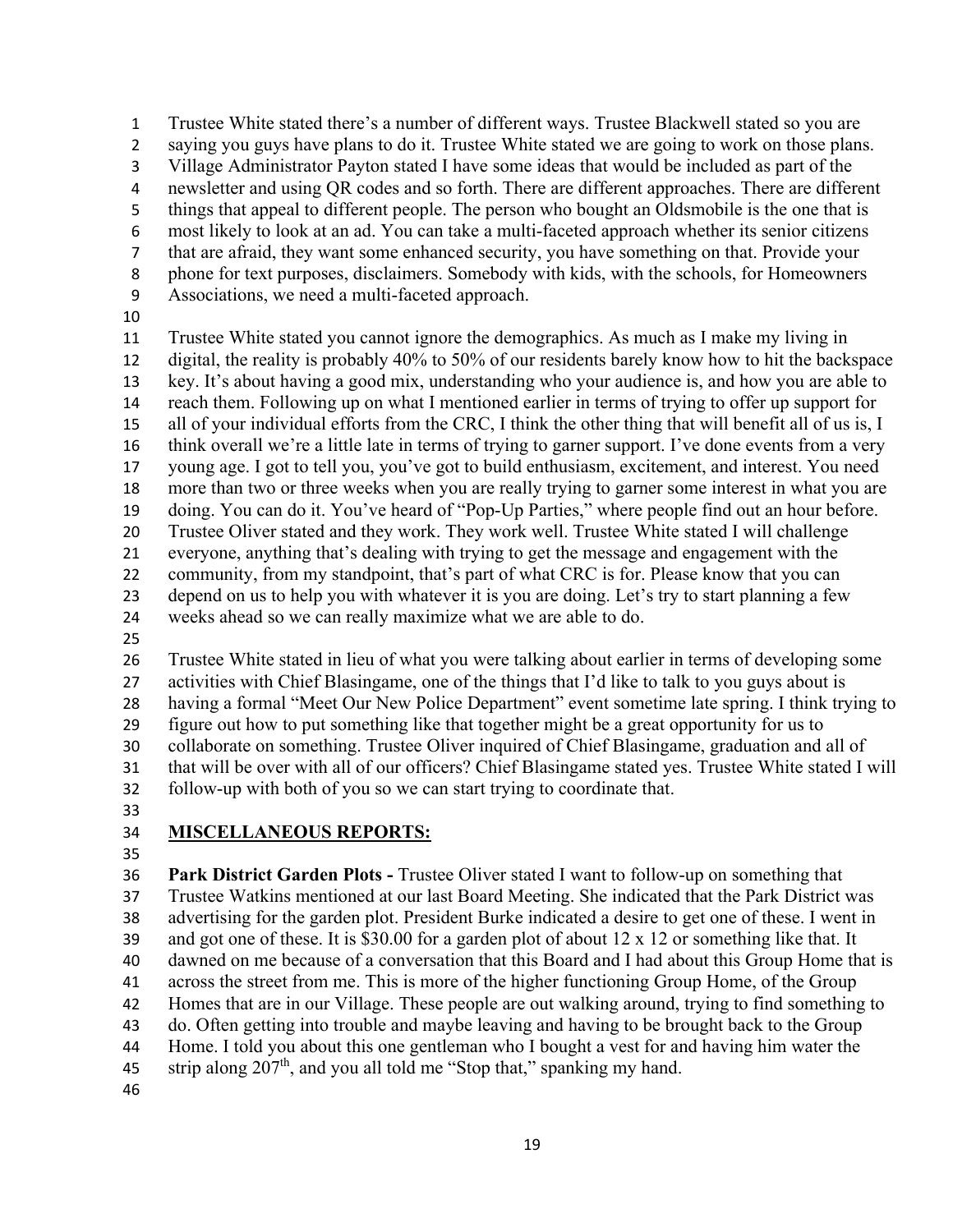My wife and I have sponsored a garden plot for that Group Home. They are excited about it. They won't get started until May. These are the kinds of things that kind of help to bring in people who are really not part of the community, but to make them feel like they are part of the community. I just wanted to throw that out there. This guy still has something to do and he will be able to participate. President Pro Tem Pennington inquired could you please keep us informed as to how that develops? Give us updates from time to time on the progress of those that are working the plot. Trustee Oliver stated we will take photos. We'll take videos. Village Administrator Payton inquired are there any benches or anything out there? Trustee Oliver stated yes, it's the park. It's a beautiful area actually. They have a playground for the kids. There's an open area where you can do a lot of different things, basketball courts. President Pro Tem Pennington stated you are talking about Tolentine. Trustee Oliver stated yes. It has always been an issue, at least at the beginning of this park was an issue because the people that wanted to walk East of Governors Highway to the park had no way of getting there unless they were navigating and taking their life at their own risk because Governors Highway is no joke. People driving at 50, 55, 60, 65 down that route. Once you get in there, it is just really pretty. In the summer they have the water park and all of that kind of stuff too. **Blood Drive at Sergeant Means Park -** Trustee Oliver stated my wife and I have started a Blood Drive. The Blood Drive is extremely important because there is such a significant shortage of blood at this particular time, and there has been all during COVID. There is a great need. I know that in a lot of communities there is just not a whole lot of participation. Last year we conducted one at the Park District. It was pretty successful for our first venture. This year on 26 Saturday, April  $23^{rd}$  and Sunday, April  $24^{th}$ , we re having this Blood Drive again. This time it is being sponsored by NBC, Channel 5, the Olympia Fields Park District, the Black Employees Network of NBC, and Versiti Blood Centers. This will be held at the Sergeant Means Park from 10:30 A.M. to 2:30 P.M. on Saturday, and 12:00 P.M. to 4:00 P.M. on Sunday. This is really in memory of my daughter who really needed blood transfusions during her treatments. She hated it. But she knew the importance of having this blood. So, for any of you that will be interested in providing your pint of blood, this would be a nice way to help others in the community. Village Administrator Payton stated let me have that information and we can send out an alert on that also, and send it out to all of the Homeowners Associations and let them spread the word. Trustee Finley stated it has been in my heart to say this for a while now. When we talk about our school, we talk about it from the prospective of what this Board must do, Public Safety issues, that sort of thing. I would like to ask us to be careful and caring in how we talk about our school to preserve its larger intent, it's larger accomplishment. So many kids, and so many new teachers, and so many people are working with and against all sorts of forces. They are doing. Kids are learning. People are graduating. To talk about a problem, it's not to accidentally characterize the entire population of being less than what it actually is. I grew up in a neighborhood on the West side of Chicago. And when people talked about the West side, they never saw us, you know, the families, the kids, thriving. They only talked about "the problem."